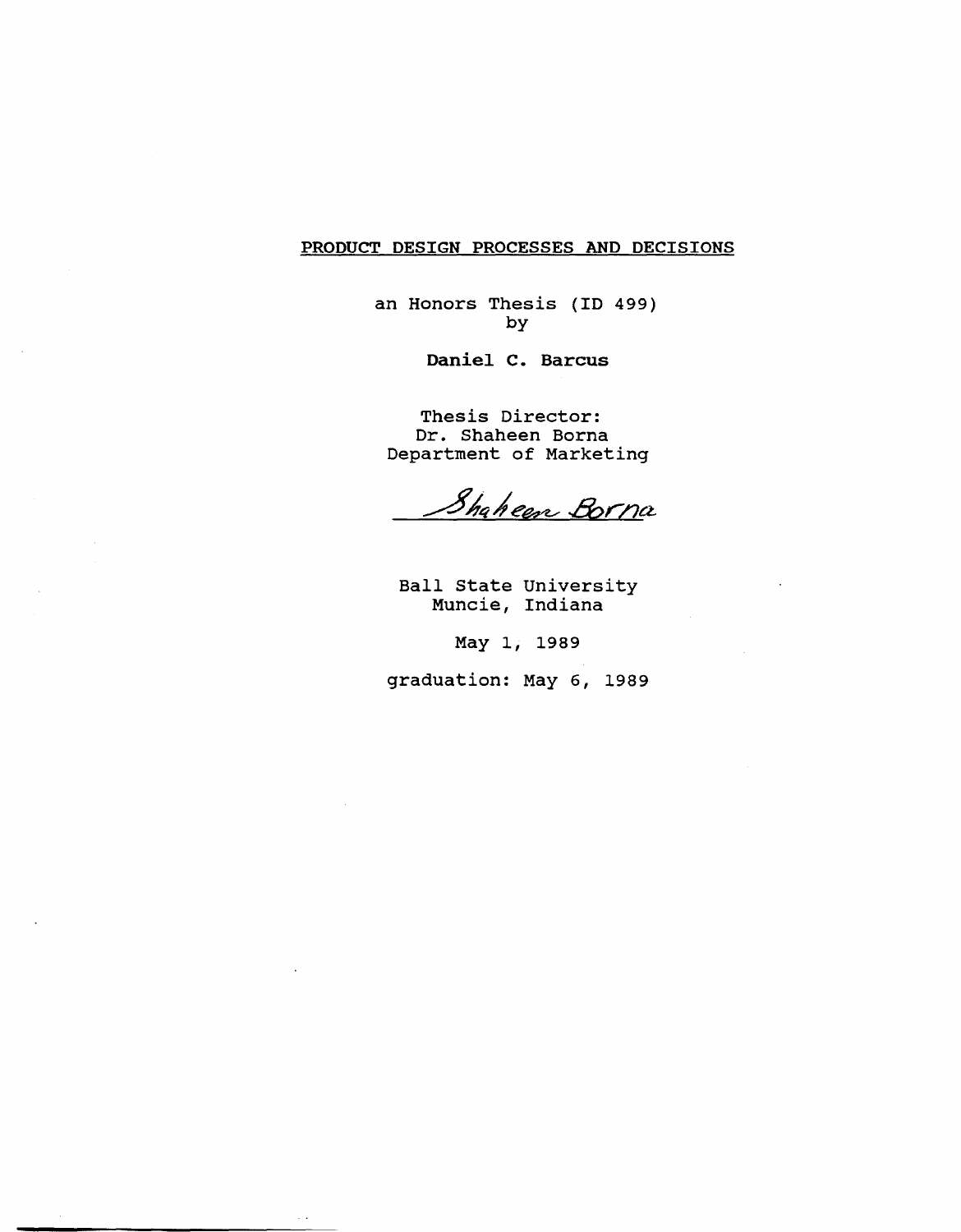## INTRODUCTION 1

Over the course of the last century, the united States has  $15.3 +$ mass-produced numerous products, but even today many people do not have a clear understanding of how new product decisions are made. For example, we do not know which people in companies have decision-making authority in the design process, or the position of the person who is ultimately responsible for these decisions. Other pertinent questions about design relate to where the ideas come from and what tests are run before consumers find a product in stores.

Decisions about design play an important role in the level of success a product will achieve in the marketplace. The problem is that very little information is available about how product design decisions are made and who participants are in the decision process. Research such as the ensuing study will help to offer information about product design decisions. This study should also shed light on the effects of competition on design and what criteria are most heavily weighed in making design decisions.

### Definition

What are the parameters for defining product design? is one definition: Here

Design is the process of seeking to optimize consumer satisfaction and company profitability through the creative use of major design elements (performance, quality, durability, appearance, and cost) in connection with products, environments, information and corporate identities. (Kotler and Rath, 1984, p. 17)

2430 군시  $3.5 - C$ 

Sen

 $L$ 

<sup>&</sup>lt;sup>1</sup> The author would like to acknowledge the editorial assistance of Rebecca Brewer, whose help was invaluable in allowing this thesis to be finished.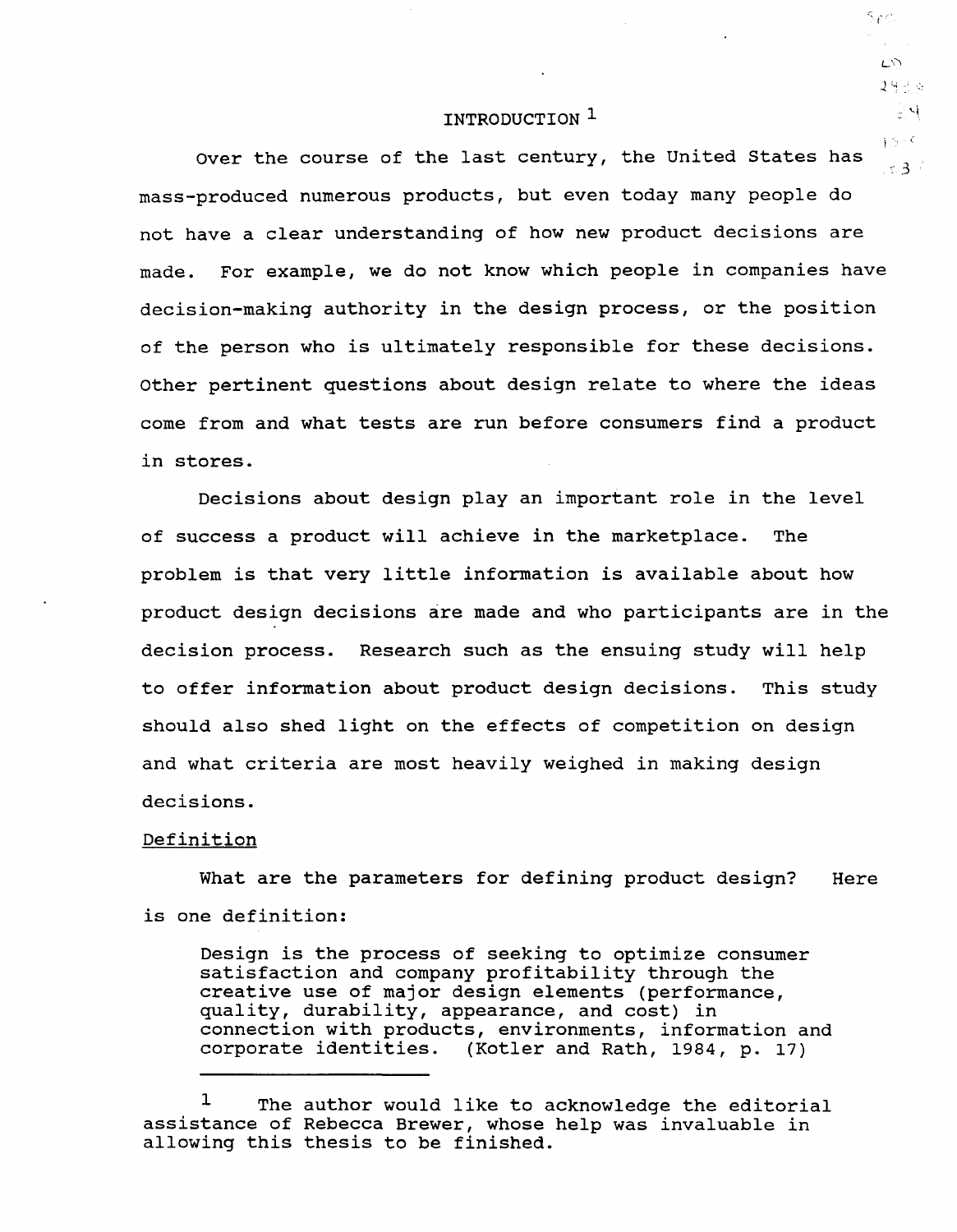TABLE OF CONTENTS

 $\sim$ 

 $\sim$ 

 $\sim$ 

 $\mathbf{S}^{\pm}$ 

|                                                                                                                                                              | pages           |  |
|--------------------------------------------------------------------------------------------------------------------------------------------------------------|-----------------|--|
| Introduction                                                                                                                                                 | ı.              |  |
| Definition of Design<br>ı                                                                                                                                    |                 |  |
| Thesis Objectives                                                                                                                                            | $\overline{2}$  |  |
| 3<br>Literature Review                                                                                                                                       |                 |  |
| Research Design<br>6.                                                                                                                                        |                 |  |
| Table 1                                                                                                                                                      | 7               |  |
| Analysis of Data                                                                                                                                             | 7               |  |
| 1) What is the position and level in management<br>hierarchy of the person ultimately responsible for<br>product design?                                     | 8               |  |
| 2) What is the general procedure for product design?                                                                                                         | 9               |  |
| Table 2                                                                                                                                                      | 9               |  |
| 3) How is the cost of designing a product weighed?                                                                                                           | 13              |  |
| 4) Does your company do its design work<br>internally or externally?                                                                                         | 14              |  |
| 5) How do consumer preferences and perceptions fit<br>into your design process?                                                                              | 15              |  |
| 6) How often does your company make changes in the<br>design process?                                                                                        | $17 \,$         |  |
| 7) Where do initiatives for new product design in<br>your company come from?                                                                                 | $17 \,$         |  |
| Initiating Factors for Redesign                                                                                                                              | 18 <sup>°</sup> |  |
| 8) Is the design of new products mentioned in your<br>company's mission statement?                                                                           | 19              |  |
| 9) How many different departments overall are<br>involved in planning product designs? How many people?                                                      | 19              |  |
| 10) How much time is typically spent in planning<br>a new product design?                                                                                    | 20              |  |
| 11) How does your organization decide between<br>the costs of product aesthetics or beauty versus the<br>absolute utility and value analysis of the product? | 21              |  |
| American versus European Design                                                                                                                              | 21              |  |
| Conclusion                                                                                                                                                   | 22              |  |
| References                                                                                                                                                   | 24              |  |

 $\hat{\mathcal{A}}$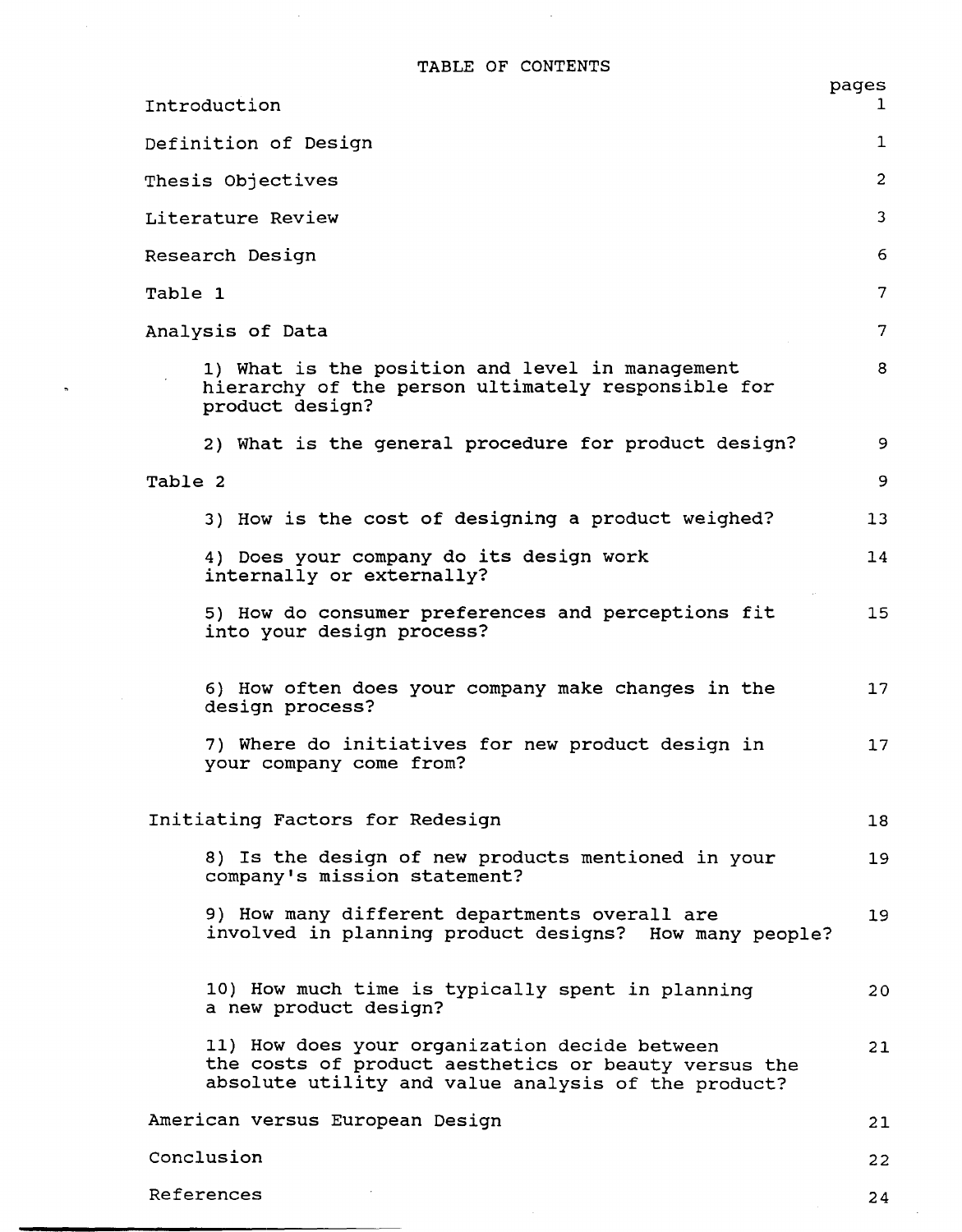## INTRODUCTION<sup>1</sup>

Over the course of the last century, the United states has mass-produced numerous products, but even today many people do not have a clear understanding of how new product decisions are made. For example, we do not know which people in companies have decision-making authority in the design process, or the position of the person who is ultimately responsible for these decisions. Other pertinent questions about design relate to where the ideas come from and what tests are run before consumers find a product in stores.

Decisions about design play an important role in the level of success a product will achieve in the marketplace. The problem is that very little information is available about how product design decisions are made and who participants are in the decision process. Research such as the ensuing study will help to offer information about product design decisions. This study should also shed light on the effects of competition on design and what criteria are most heavily weighed in making design decisions.

#### Definition

What are the parameters for defining product design? is one definition: Here

Design is the process of seeking to optimize consumer satisfaction and company profitability through the creative use of major design elements (performance, quality, durability, appearance, and cost) in connection with products, environments, information and corporate identities. (Kotler and Rath, 1984, p. 17)

The author would like to acknowledge the editorial assistance of Rebecca Brewer, whose help was invaluable in allowing this thesis to be finished.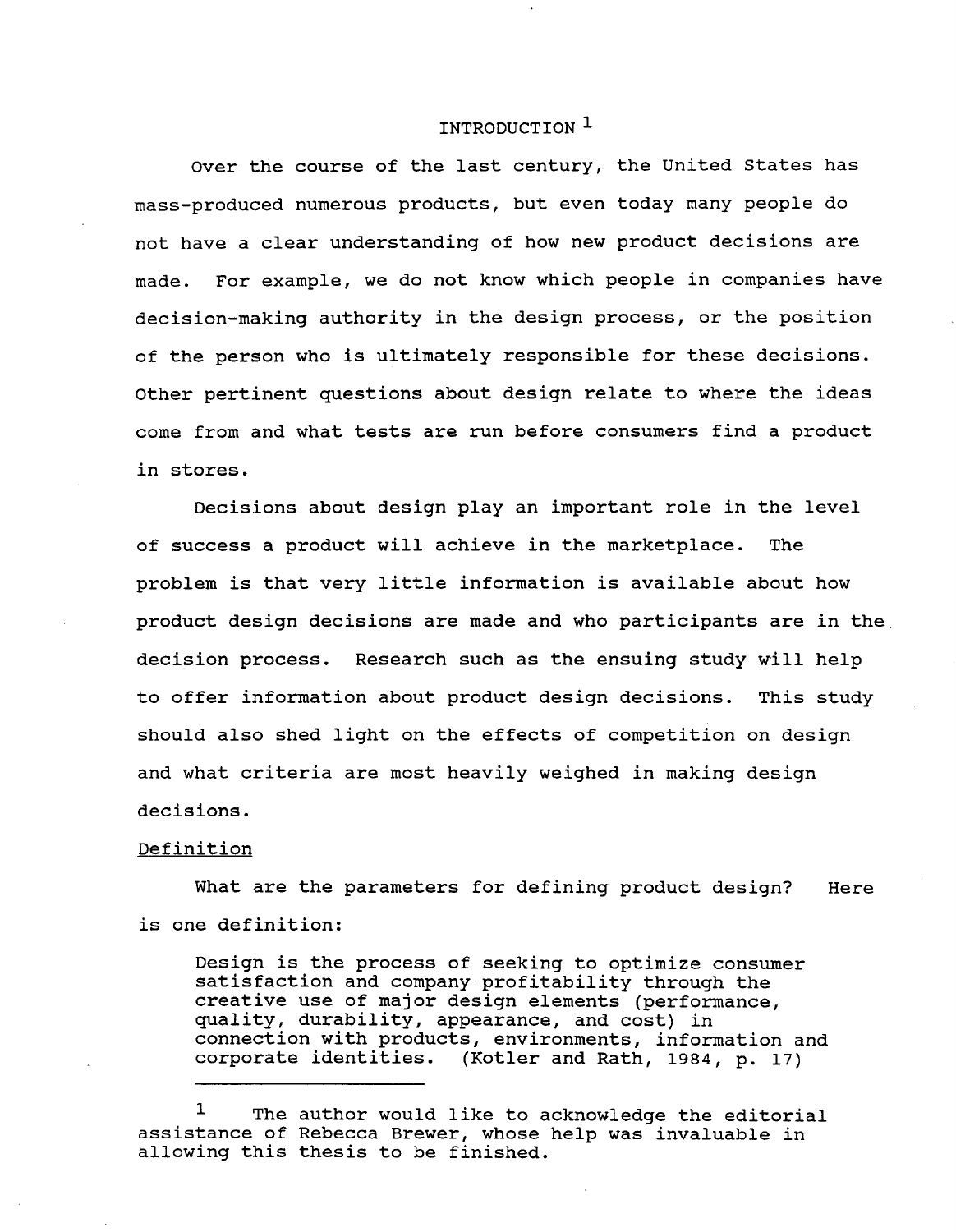The authors add that the overall idea behind design is not only to create profit for the company but also to create highly satisfied customers within their selected markets in the process. Merriam-Webster lists several definitions for the word design, a few of which apply to product design: "(verb)  $\alpha$  to devise for a specific function or end, and (noun)  $_2$  plan as well as (noun)  $6 \text{ and } 6 \text{ and } 6 \text{ and } 6 \text{ and } 6 \text{ and } 6 \text{ and } 6 \text{ and } 6 \text{ and } 6 \text{ and } 6 \text{ and } 6 \text{ and } 6 \text{ and } 6 \text{ and } 6 \text{ and } 6 \text{ and } 6 \text{ and } 6 \text{ and } 6 \text{ and } 6 \text{ and } 6 \text{ and } 6 \text{ and } 6 \text{ and } 6 \text{ and } 6 \text{ and } 6 \text{ and } 6 \text{ and } 6 \text{ and } 6 \text{ and } 6 \text{ and } 6 \text{ and }$ developing, or unfolding" (Merriam-Webster Dictionary, 1974, p. 200). Perhaps the most workable definition provided was this one: "Product design [is the] process of planning, developing, and approving authorized products for manufacture" (source, survey data  $18$ )<sup>2</sup>.

#### THESIS OBJECTIVES

The purpose of this study is to gain a greater understanding of the procedures and ideas behind actual product design within companies in the midwest region. Important areas which this study focuses on include communication channels, authority in decision making and developing new ideas.

Employees from fifteen companies have been interviewed about their own procedures regarding product design and their perceptions about the field of design as it relates to the firm's operation. The companies ranged in size from very small (less than twenty employees) to firms that employ more than a thousand including assembly workers. In addition, several other

 $\overline{2}$ 

<sup>&</sup>lt;sup>2</sup> By their request, the names of survey participants and the corporations they represent are not noted to protect any information which may be considered sensitive.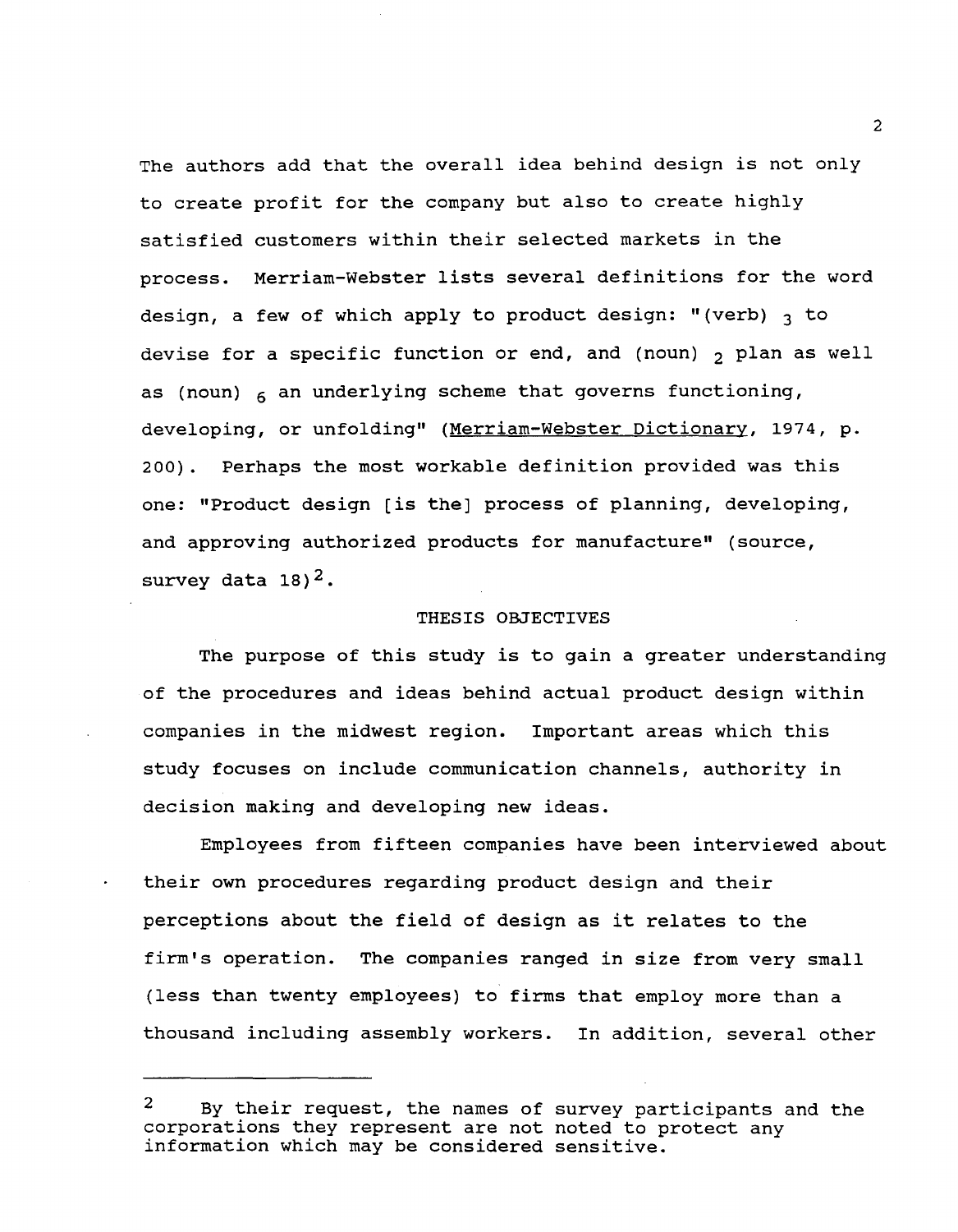sources of information have been consulted, mainly consisting of recent periodicals with pertinent data.

## LITERATURE REVIEW

Several authors have already made contributions in various key areas related to design, but pieces of information are missing from the available research. One article points out the profit advantages of using design to add perceived value to products, and asks questions such as "how does the marketing team effectively measure the impact of a specific design?" The author claims that novelty is the key factor in the appeal of design and illustrates this concept with several pictorial examples of today's products. The article concludes that industrial design can effectively lower the risk involved in bring a new product to the market-place (Abler, 1986, pp. 96-103).

Another article points out several very good product designs which were never successfully marketed because they were too radically different from already established standards. According to the article, a few designs still need to be developed, such as "a completely convincing chair." While not a lengthy piece, this article provides much insight into the psychological issues which lie behind design (Anderson, 1988, pp.  $1-2)$ .

Working to promote closer affiliation between design and manufacturing departments was the subject of another in-depth study. The authors here point out that, traditionally, manufacturing has been left out of the design process, which has resulted not only in products performing poorly, but also in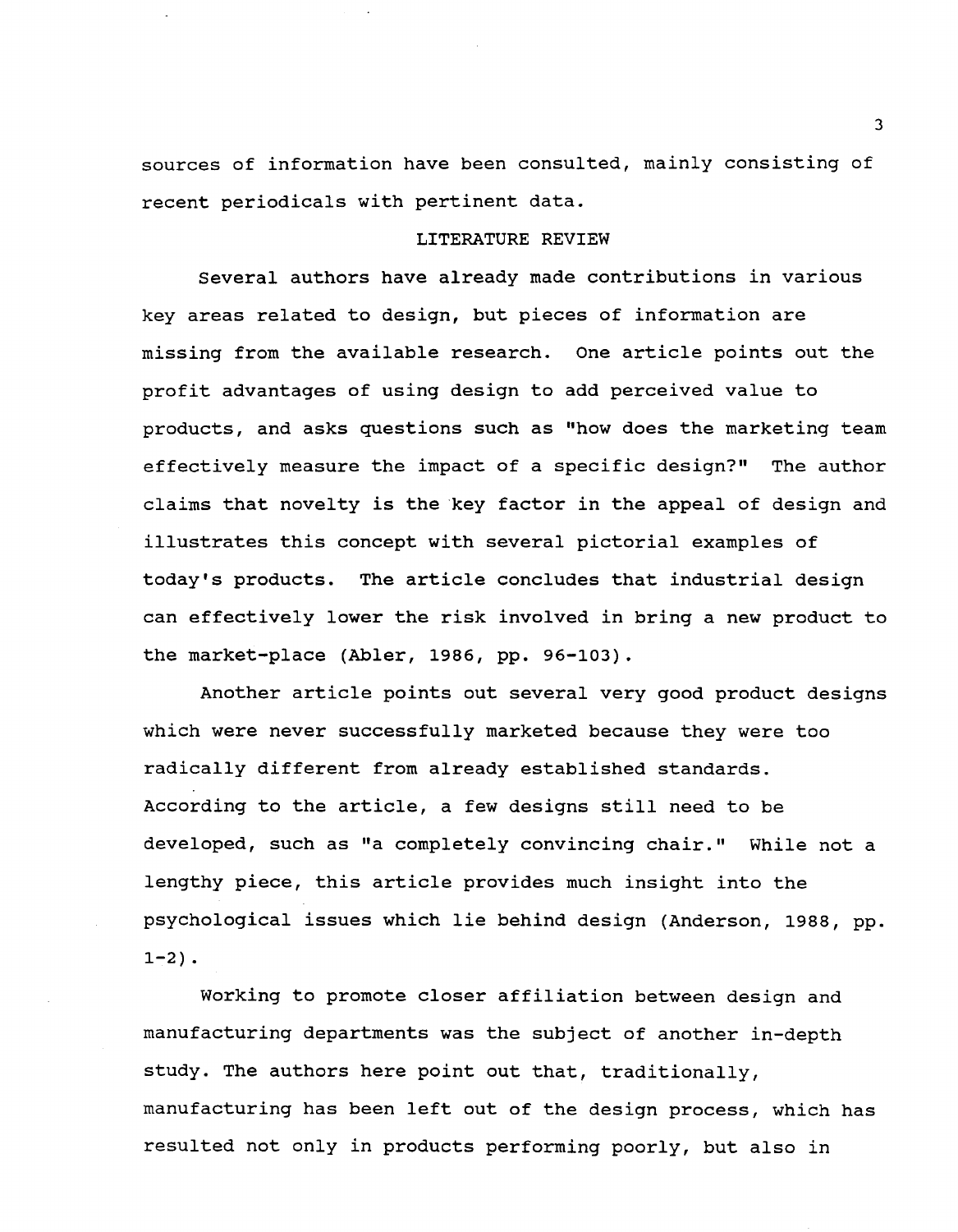exorbitantly high production costs. The article promotes collaboration between designers and manufacturing engineers. The end result should be products which are designed to be readily manufacturable, rather than those for which a battle must literally be waged between the designers and production engineers. This kind of battle often occurs, for the two disciplines come from very different schools of thought: one stressing creativity, while the other stresses efficiency. The article stresses collaboration between departments from the inception of the product. The authors also point out that use of a company "integrator" may help to get communication flowing between the two areas. They do admit, however, that there are downfalls to employing the integrator technique. The major flaw is that "[because] the integrator is there to worry about the producibility, no one else does" (Dean and Susman, 1989, pp. 28- 36) •

One article in particular delves into the issues related to product design. This article provides a working definition of design and discusses whether to have design work done internally or through an outside firm. The authors point out a few companies that have done very well in design work, such as IBM, Herman Miller and Olivetti. The authors also state that "wellmanaged, high-quality design offers the company several benefits" including "corporate distinctiveness, personality for a newly-launched product," and a revitalization of interest for mature products (Kotler and Rath, 1984, pp. 16-21).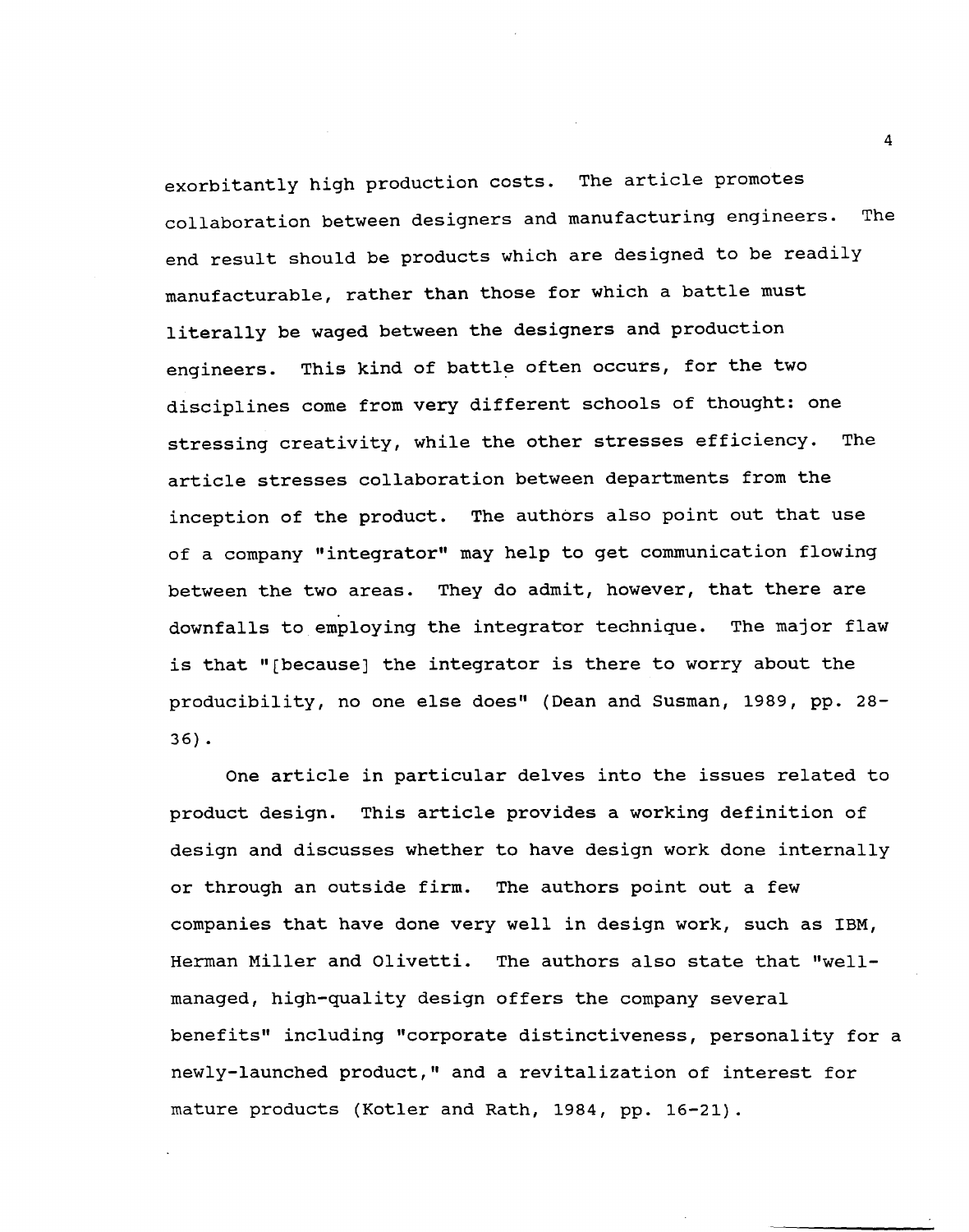A graduate study done at Ball state University addresses very similar questions to those examined in this study, but leaves many questions unanswered because of the narrow scope of the study. In the study, several companies were interviewed including Procter and Gamble, Ball corporation, Brooks Foods and Draper Shade and Screen Company, to find out how those companies handle product design. The authors concluded that the size of a company determines whether the design will be done within the company. They also found that consumer preference is the main criteria influencing product design (Sipe, et al, 1988, pp. 1- 18) .

Yet another article deals more with new product development than with product design but addresses the issue of product decisions (design, packaging, continuation or withdrawal) as strategic decisions. Companies in certain strategic states have a much higher propensity to succeed in introducing new designs than do companies in other strategic states, according to the article. Specifically, the authors claimed that companies in either of only two strategic states should even attempt new product designs and introductions. The two kinds of companies fit for new product development are those which are young and seeking unnoticed business opportunities (they call this the "Eagle" stage), and "established businesses seeking to strengthen and maintain their position" which they call "Forts" (Wall and white, 1989, pp. 1-5).

What all of these studies lack, though, is a description of the design process. other questions still unanswered are: what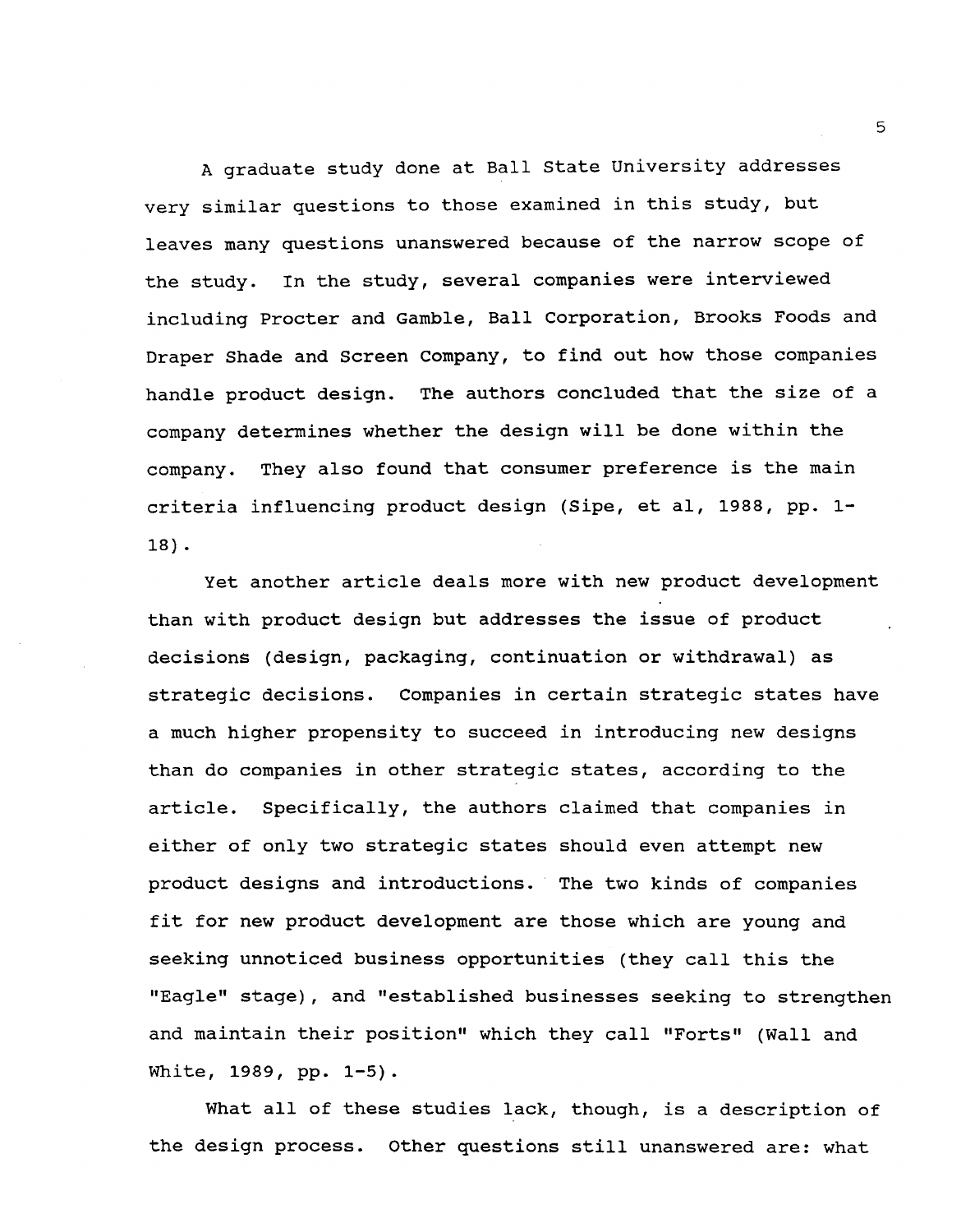are the positions of the people who make the decisions? What information and research is used to make these decisions? For example, who decides whether the cap of a bottle should be twisted off or pulled off? And how is this decision reached? New research should help provide answers to these questions and assist in making the study of product design more complete.

#### RESEARCH DESIGN

The questionnaire utilized in the interviews appears on the next page. Some interviews were conducted in person, while most were conducted over the telephone. The information sought was qualitative because of the high cost of collecting data to obtain statistically significant results in a field that is not even well defined. The topics discussed were structured to allow flexibility, and served to gain more data in areas which applied more to each individual company. For example, in very small firms, the president usually makes all the big decisions, so the interview would look more closely at how design decisions were evaluated rather than how the different levels of decision makers interacted.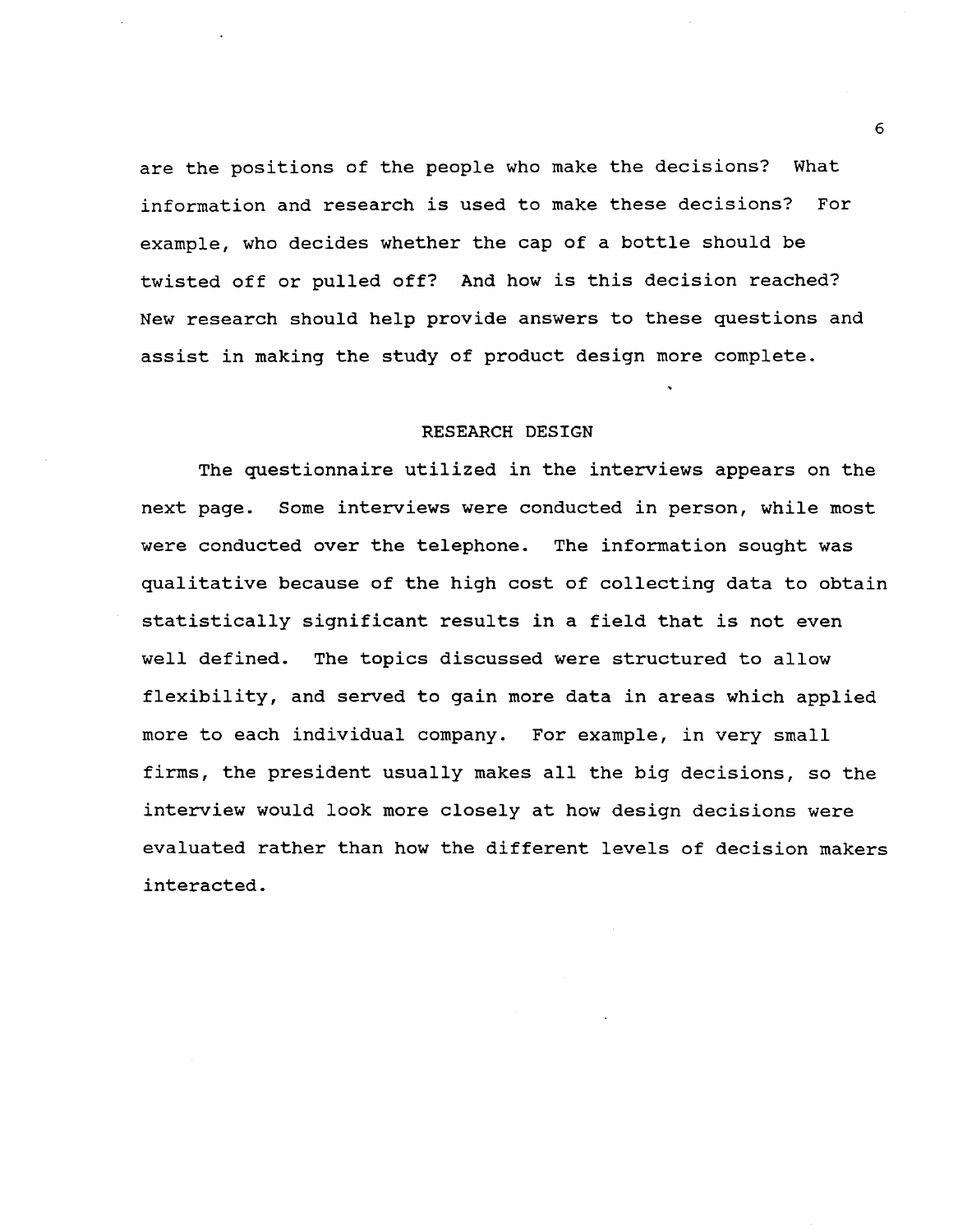Table 1 PRODUCT DESIGN DECISIONS RESEARCH SURVEY

- 1) What is the position and level in management hierarchy of the person ultimately responsible for product design?
- 2) What is the general procedure for product design?
- 3) How is the cost of designing a product weighed?
- 4) Does your company do its design work internally or externally?
- 5) How do consumer preferences and perceptions fit into your design process?
- 6) How often does your company make changes in the design process?
- 7) Where do initiatives for new product design in your company come from?
- 8) Is the design of new products mentioned in your company's mission statement?
- 9) How many different departments overall are involved in planning product designs? How many people?
- 10) How much time is typically spent in planning a new product design?
- 11) How does your organization decide between the costs of product aesthetics or beauty versus the absolute utility and value analysis of the product?

### ANALYSIS OF DATA

The results of the survey provide insight about how design decisions are made. Also helpful is information relating to different design stages and the advantages or disadvantages to doing design work internally versus hiring an outside firm. The next eleven sections address the results obtained to the specific questions asked in the survey.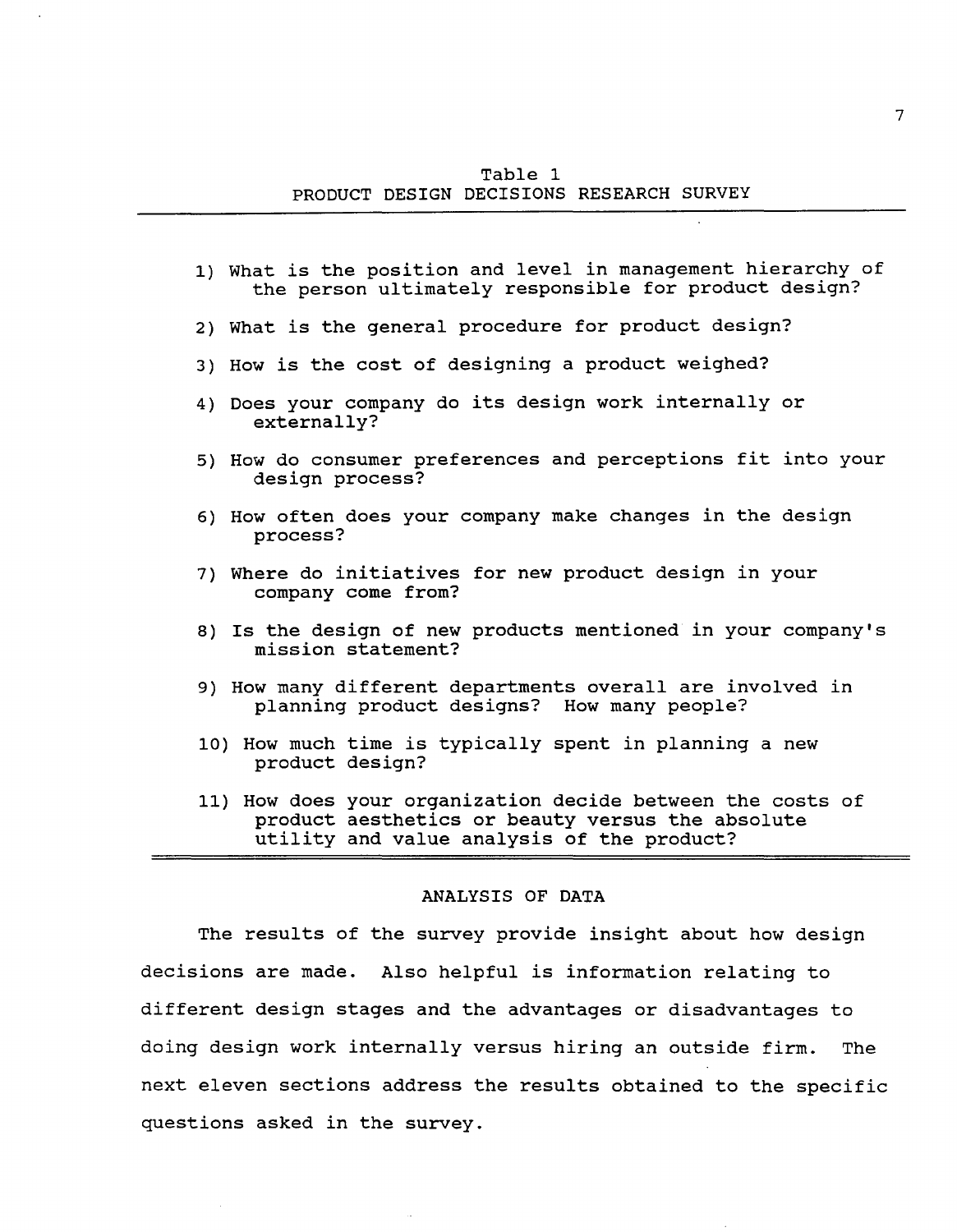1) What is the position and level in management hierarchy of the person ultimately responsible for product design?

One area which 13 companies agreed on, large or small, is that actual product design decisions tend to be made at the top level of the management hierarchy. The president or vice-president of marketing, for instance, will frequently be a key decision-maker in design. In larger firms, recommendations originate with lower echelons, but the decisions about which designs to produce are reserved for top management. sometimes upper-level managers will delay the design process by being more involved in making detailoriented decisions than they are useful in making design decisions. This should be an area of concern, for it slows the process down. An example of this can be seen in the consumergoods division of a multi-million dollar international company whose division president has spent months alone deciding which bottle to use for a newly designed product, sometimes completely ignoring the recommendations of the staff who have worked on the project.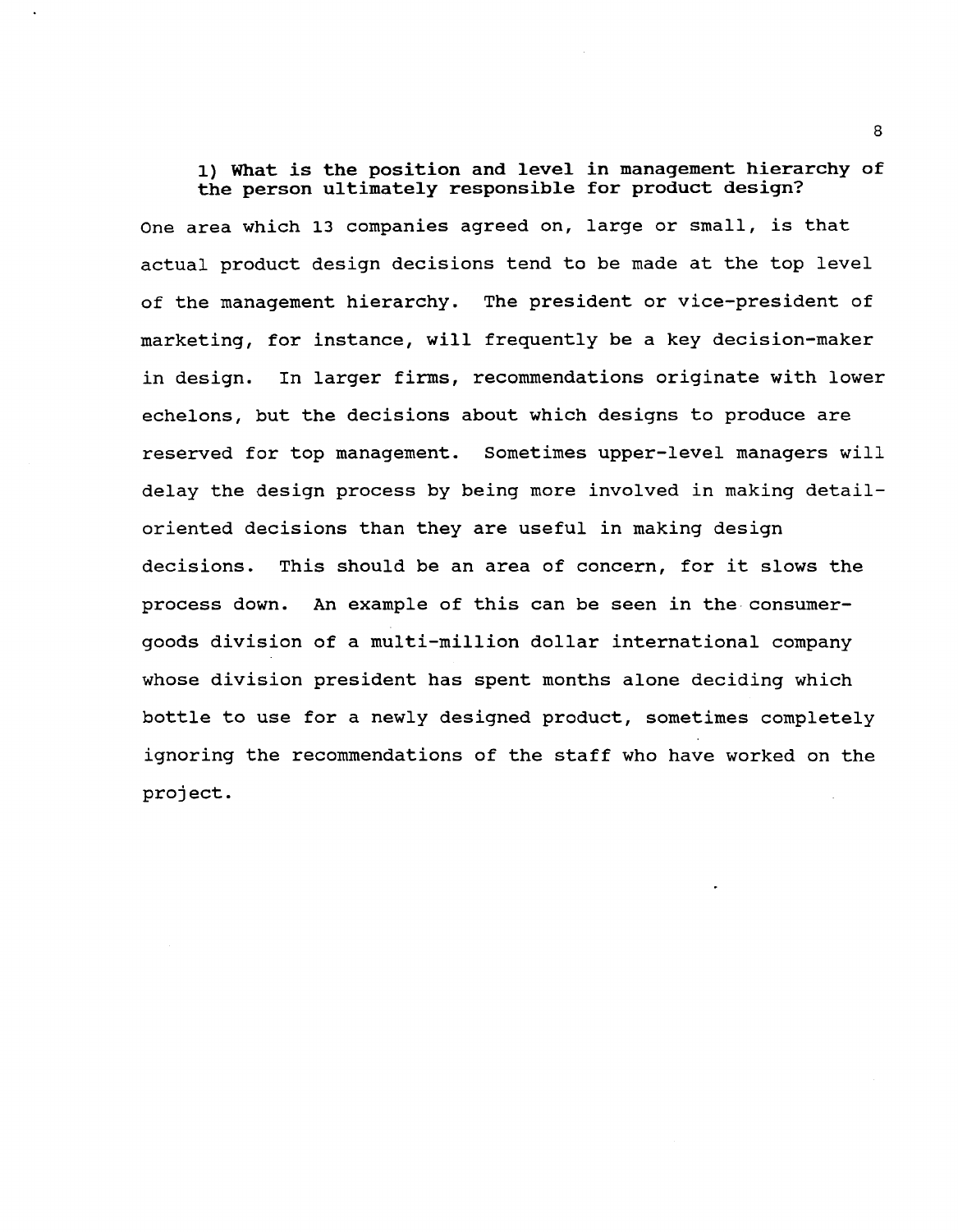2) What is the general procedure for product design? The interviews show that products are designed by most of the firms interviewed in these rough phases:

Table 2 THE PRODUCT DESIGN PROCESS

| 1. examine strategy of business and competition, environment<br>initial research |
|----------------------------------------------------------------------------------|
| 2. concept design<br>initial design<br>review                                    |
| 3. marketability model<br>prototype<br>refinement                                |
| 4. engineering drawings<br>working prototype<br>refinement                       |
| 5. final design<br>final model<br>begin manufacturing                            |

(source, survey data 1)

Just as in the case of the consumer behavior model where a consumer may skip through most of the stages which lead to a purchase decision, so may a manufacturer skip through many of these phases. For instance, the manufacturer of a low technology product-line does not require re~tooling for simple product changes, and they operate in a market they are very familiar with. In this case, someone from the assembly floor developed an idea for a new product in a line that was already being produced. The president, acting in this company as production manager, had some of the production workers run a model of the new design through the production line the next day, and he liked the way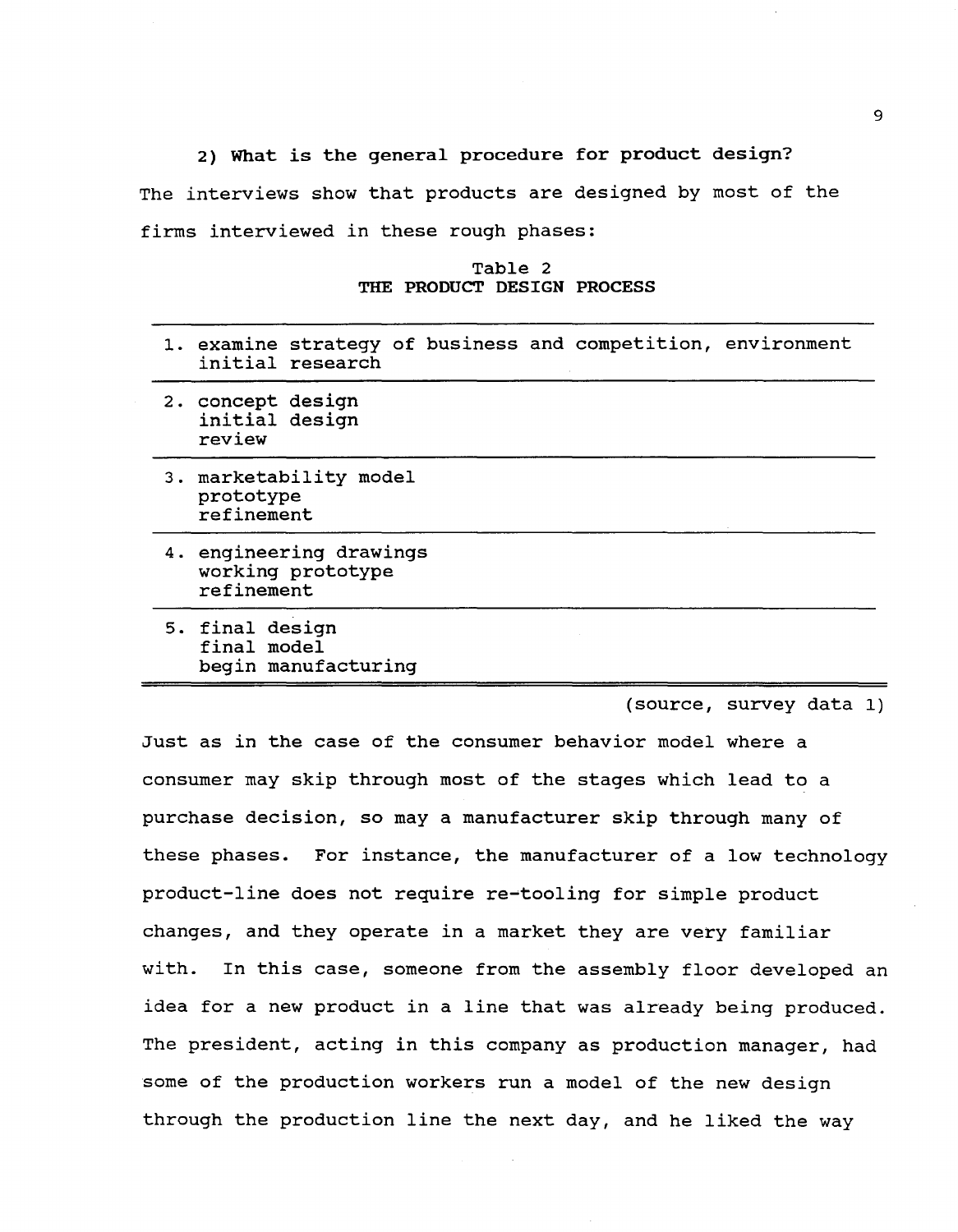the new design turned out. He felt that it would do well in the market, so he ordered the supplies, and as few as 72 hours later the "newly designed" product was rolling off the production lines (source, survey data 2). In this example, the design of the product involved copying a competitor's product by merely refining an existing one in their own line to create a new design. What is surprising is that some companies researched operate in a similarly haphazard way, even with products they are not familiar with, though it is well-known that developing products in markets the company does not already deal in is much riskier.

The complexity of design can and does, however, reach the other end of the spectrum. One company feels comfortable developing six "product concepts" and then thoroughly researching consumer perceptions and preferences regarding the different product attributes. The company also gains information from these initial research efforts regarding the five-step question of how likely their prospective customers would be to purchase such a product (definitely would/not, might, etc.). For this company, even at this early stage, a "top box" response rate (a definitely will purchase response to the survey) of 20% would be needed for any of the six original product concepts to be considered for development. Next, the managers have more quantitative market research done to provide better statistics on the likelihood of a product concept succeeding. What they actually do is take the product concept they would like to introduce and develop seven different product attribute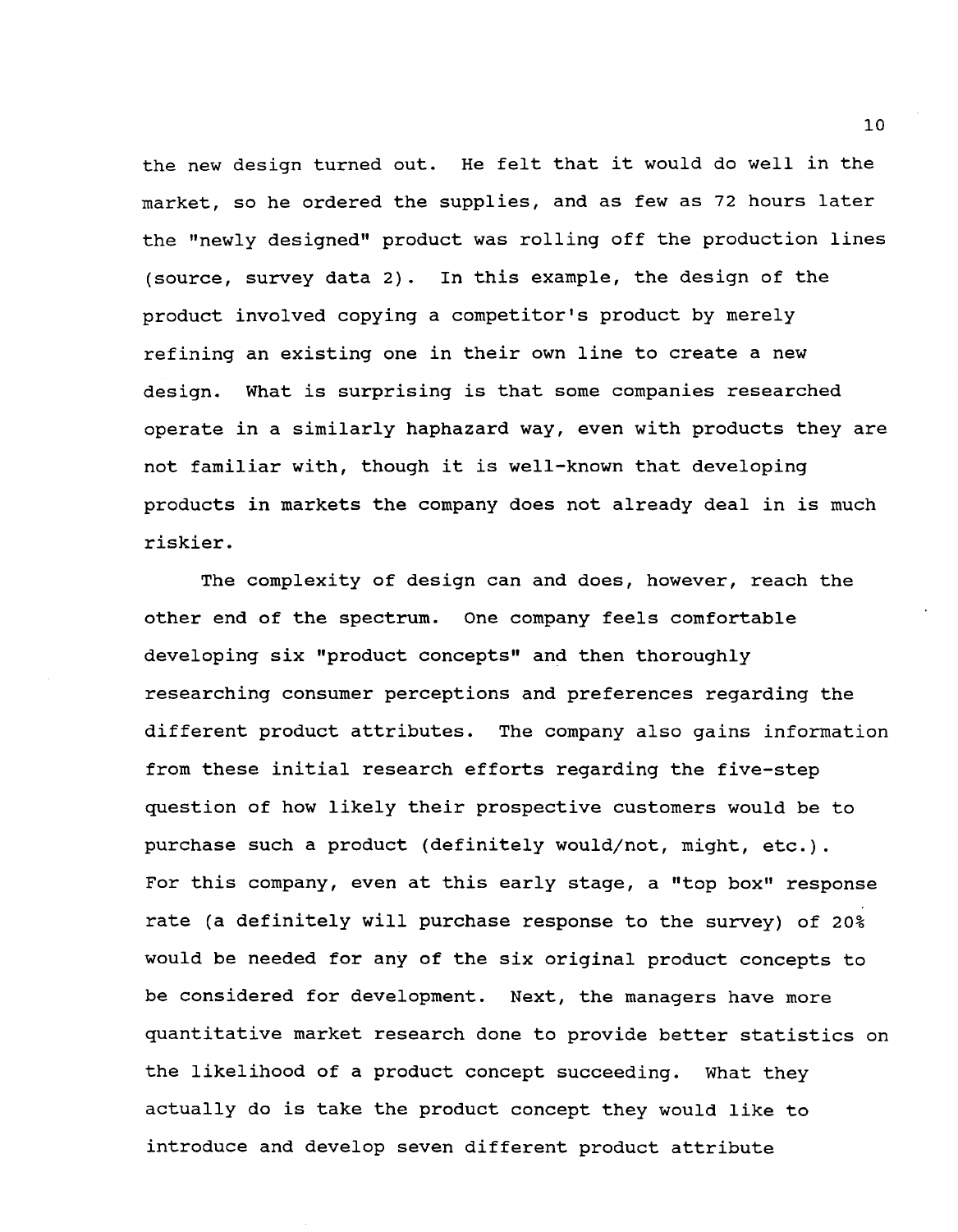statements that describe it. Hundreds of consumers are shown only one of these each (to prevent bias) and then asked for their reactions, ideas, and questions the attribute statement left unanswered. An example of a product attribute statement is one drawn up for a vinegar-based window and appliance cleaner which could be used without rinsing on surfaces which came into contact with food. The company's marketing department developed the seven attribute statements to show to consumers, one of which offers a scenario about a woman who can now clean the countertop and the inside of the blender with this product and not have to rinse the product-residue off for safety reasons. If the response after this test is not promising, anywhere below a "definitely will purchase" response of 17%, then it becomes obvious that some or all of the product's attributes are not fulfilling a perceived need in the minds of the company's potential target market. If, on the other hand, the results are optimistic, then the product is produced in a very limited quantity for a home-test of about three weeks. A variation of this technique used by the company is that the market researchers will also send home an unmarked competitor's product along with ·their own and collect equal feedback on the consumer preferences for it, which will tell the company if the new product development team has indeed come up with a product which will out-perform their competitor's products. Feedback is sought from all participants and refinements are made.

until this stage in the process, the only departments which have really been involved, besides the new product development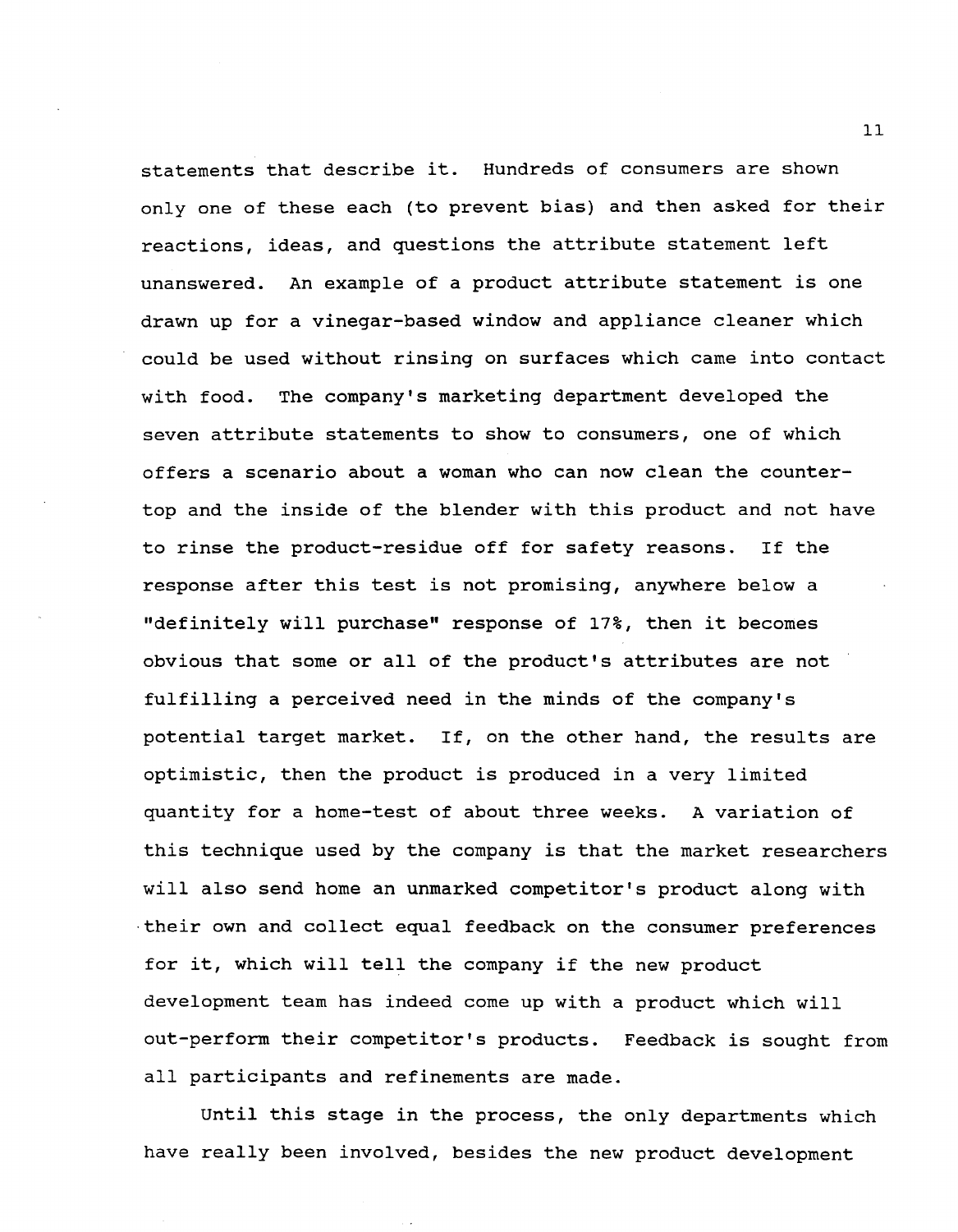team, are the research and development people who began work the very moment they had access to information about what product attributes consumers are seeking. If the response to the most recent take-home test is favorable, the advertising agency is brought in along with the package development team and the designers for the label of the package.

All of the departments work together to run an "Assessor Test" where people who fit the description of the company's target market are brought in from the mall or off the street and shown a series of advertisements, usually four, with only one of them being for the product in question. Next, the participant is taken to another room where there is a mini-mart set up for them to shop for the few products they have just seen advertised. The participants are given some money to make their selection, and then they are free to leave. Hopefully, they buy the product in question. Those that do are called back in about a month to see if they would repurchase the product. Consumers' decisions to make repeat purchases of a product are crucial. In fact, repurchase is the main indication of the product's success in the marketplace for this product-type. For those participants who say they would not make a repeat purchase, the company tries to find out why. If not enough people purchase the product through the "Assessor Test," then the product is usually dropped, perhaps to be retested at a later time. What the "Assessor Test" really provides is a sales forecast for the first year of operation for the product, which can then be matched against the company's minimum expectations or break-even point. If the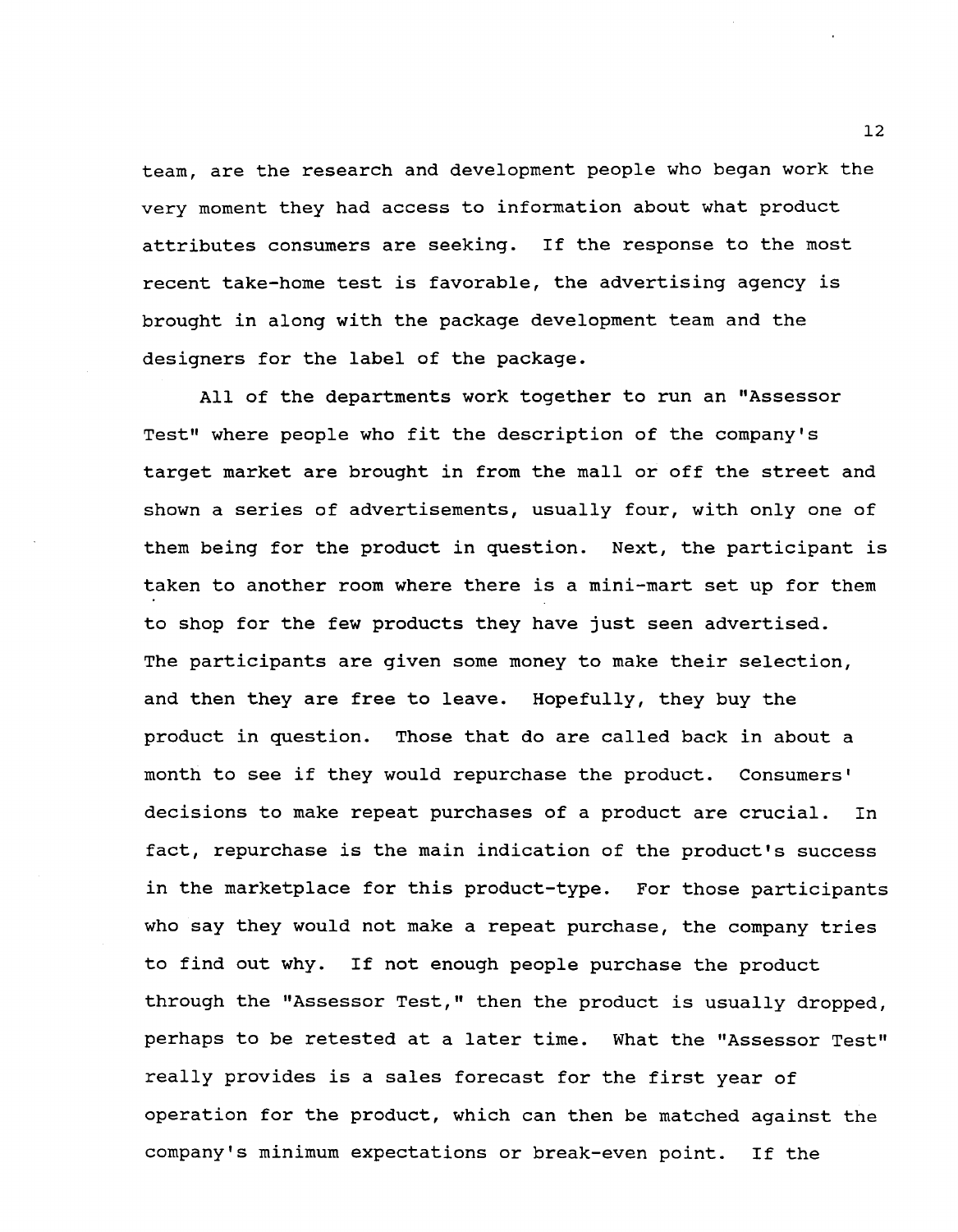product is well-designed and meets the customers' expectations of benefits, then it goes to market. Do they spend too much time and money on market research for a product's design? This company thinks not, and they have a very successful history to back themselves up (source, survey data 3).

Many companies who succeed do not have enough liquid capital to> invest in comprehensive market research or even market testing. They have found other ways of deciding if a new design will work. One less complex method involves using ideas given by customers for new product development: "you know, this ought to have more plugs in the back of it, and it ought to come in pink too." If enough customers or retailers who carry the product voice a similar desire, then there is a good indication that the new product will succeed. These same suggestion-givers are then given prototypes for further suggestion and refinements, or orders. One industry expert who has experience in both small and large firms looks at it this way: "sometimes you have to find a quick and dirty way to get a warm glow and a hint" (source, survey data 4).

3) How is the cost of designing a product weighed? No one reached in this survey thought that the cost of designwork itself was heavily weighed, although different companies' rationales varied widely. The best, or most optimistic, train of thought is that good design paid for itself through increased revenue and profit, as well as in lower cost of production. Two examples are a company that designed a new mold for a plastic bottle which cost the firm \$80,000 but resulted in \$5,000,000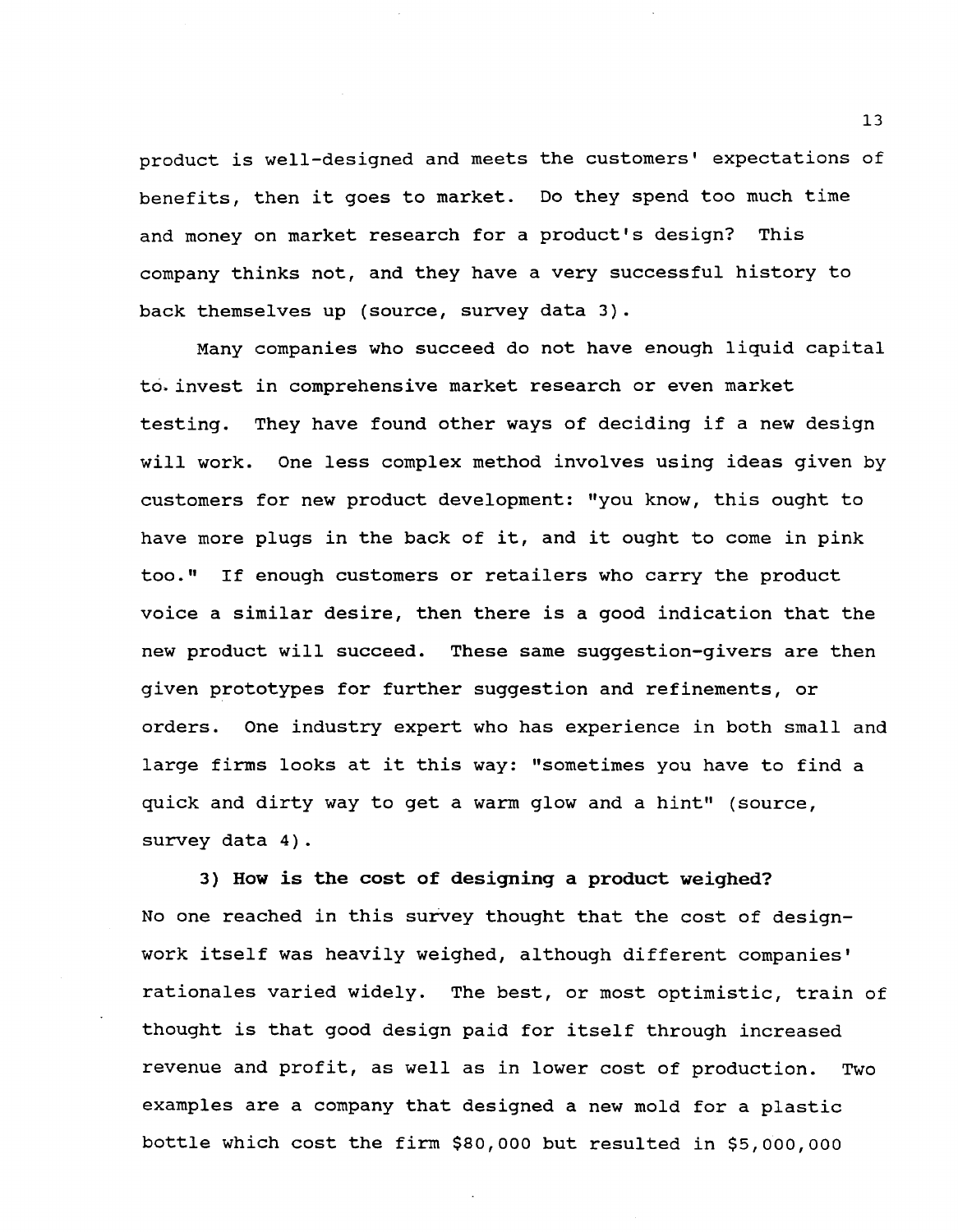increased sales, and a new "blister pack" package for better marketing of a firm's hardware item, replacing its old plastic bag, which began returning a profit on investment within four months (source, survey data 2). Some people who work in designrelated areas simply consider design work part of the job, while others accept the cost as an expected overhead. No one could provide a cost estimate on doing design work. Even the firms who earn their living through design were reluctant to comment, perhaps because they do not have relevant cost data available.

## 4) Does your company do its design work internally or externally?

The question of whether to have product design done in-house or to hire an outside firm is both intriguing and highly complex. It is tempting to say that most small firms hire their design work out, while more large firms have their own design departments. This is true to an extent, but it does not provide a realistic outlook on how industry handles design at large.

Many smaller firms do their work inside for different reasons. Among these reasons are that the company may be more familiar with their markets than they feel a design firm would be, or the company may not want to let their "secret" ideas receive any exposure to the outside before they reach production stages. The design process may be, as pointed out earlier, simple enough that hiring a consultant would be pointless. The most important item for them to consider, though, is the expense of hiring an outside firm. Smaller companies often will go to a design firm for help with the label or package, but few reached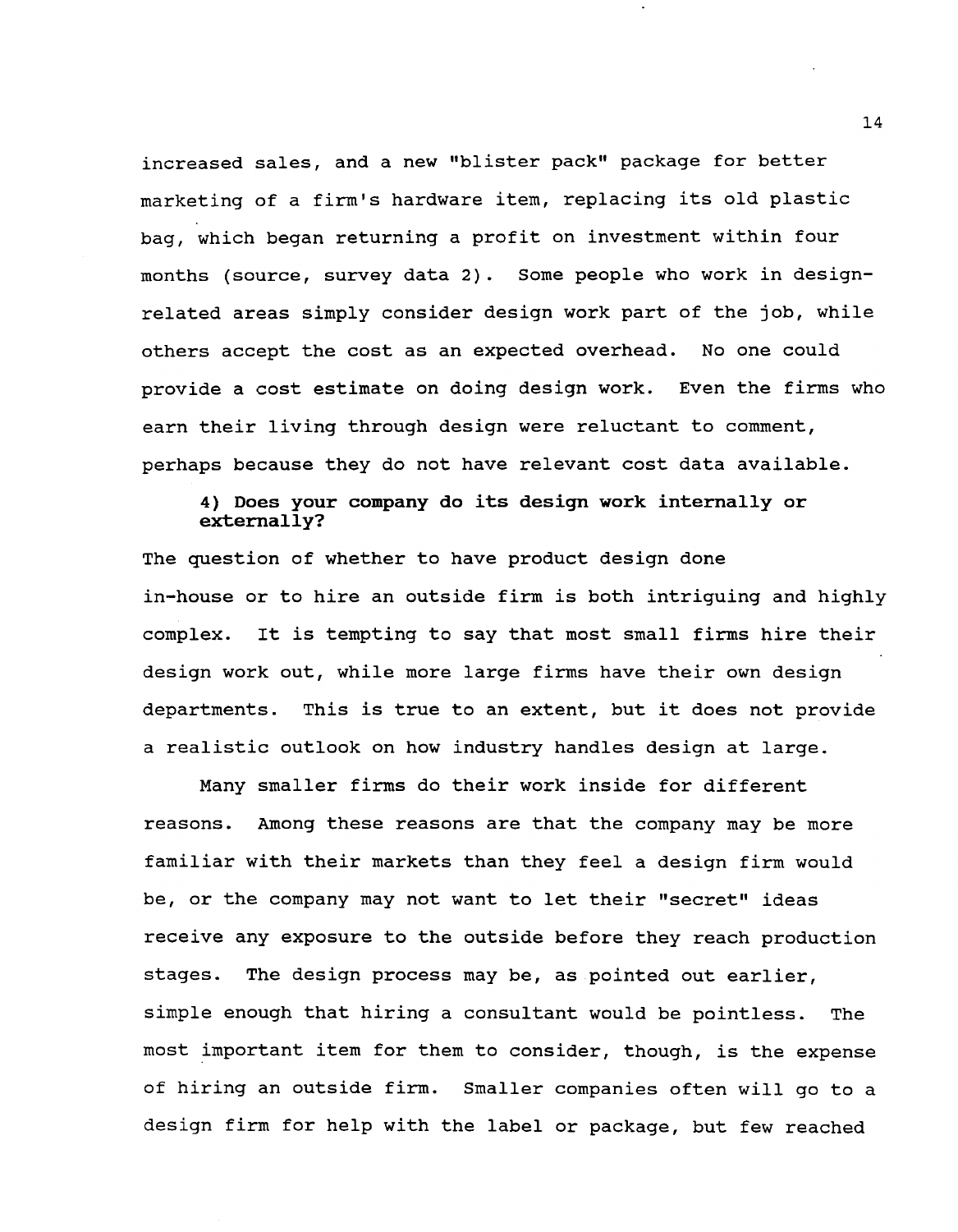for this study would seek outside design counsel for more than that (source, survey data 6).

Several large companies, some even in the Fortune 500, do not have their own design departments at all. According to an expert in the design industry "[they] always have their design work done here because they can get better, less restricted ideas than they feel they could get from people who work on the inside." He says that many of the companies who put out the most successful new products have their design work done by an outside consulting firm, and there are some good reasons for this.

1) Consultive designers can break the mold of thought; they are not constrained either by being wrapped up in the technology of production nor by the bureaucratic formation of the company.

2) Consultants are best able to form the correct teams to work on the various projects so that communication is enhanced and power games do not become the moving force behind new product designs.

3) Consultants can be productive faster, again through the lack of bureaucracy which must be crossed on the inside of most companies before a new product reaches the decision makers (source, survey data 1).

5) How do consumer preferences and perceptions fit into your design process?

Evidently, all companies think they weigh their customers' preferences and perceptions very highly. On the contrary, some consumers feel that this may be quite a surprise in more than a few cases where the consumer can't get the package open or the instructions seem to skip a step or two. Not all companies do extensive market research as mentioned previously, nor do many run research as simply as asking a few of their favorite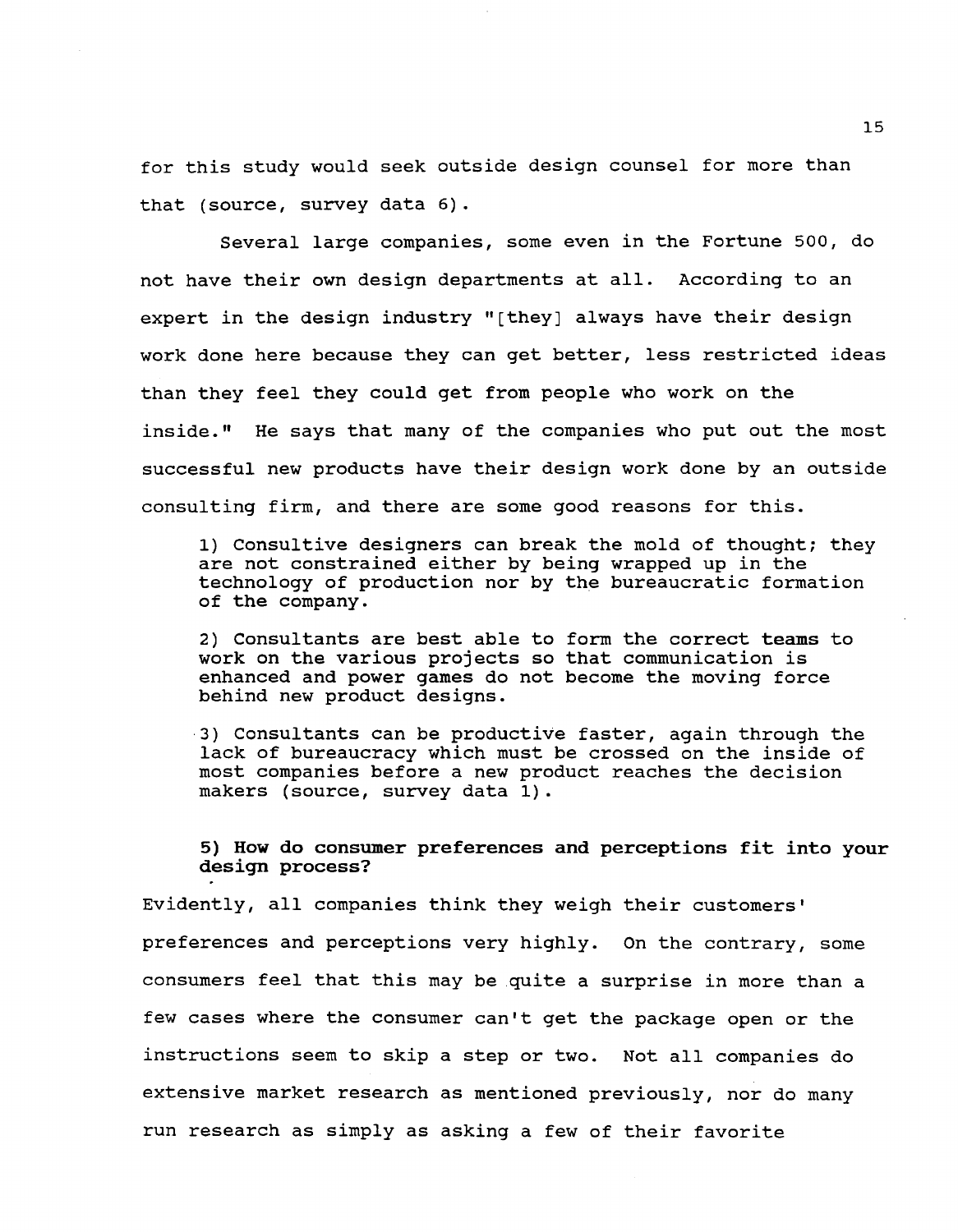retailers what will work. Most firms do engage in some form of actual market research if they are producing consumer goods, and a few who produce industrial goods do as well. Companies that produce industrial goods also find it feasible to watch what the competition is doing and to ask their customers what will work best for them. For many companies, focus groups and actual testmarketing seem to be the methods for letting the consumers have their say about product design. One company that is ready to begin manufacturing a high-end automotive-care product with a revolutionary design had a small number of the product produced. They then used feedback from a group of their employees and sent samples to the Porsche Club of America to help in finishing out their design.

Some companies or even industries are very responsive to consumer desires, while others are still sitting with what they consider to be better mousetraps. On that subject, a recent article claimed (not for the first time) that simply building a better device is not enough. Instead it said that persuasive marketing efforts are paramount to the success of any new product because society is so reluctant to try new ideas. The author quotes psychologist William James: "[Habit is] the enormous flywheel of society, its most precious conservative agent" and goes on to show several examples of brilliant new product designs which never found acceptance because each lacked a marketing champion, such as the Dvorak Keyboard which allows typist to increase their speeds by up to 28% through better placement of the typing keys (Anderson, 1989, p. 1). It is worth noting that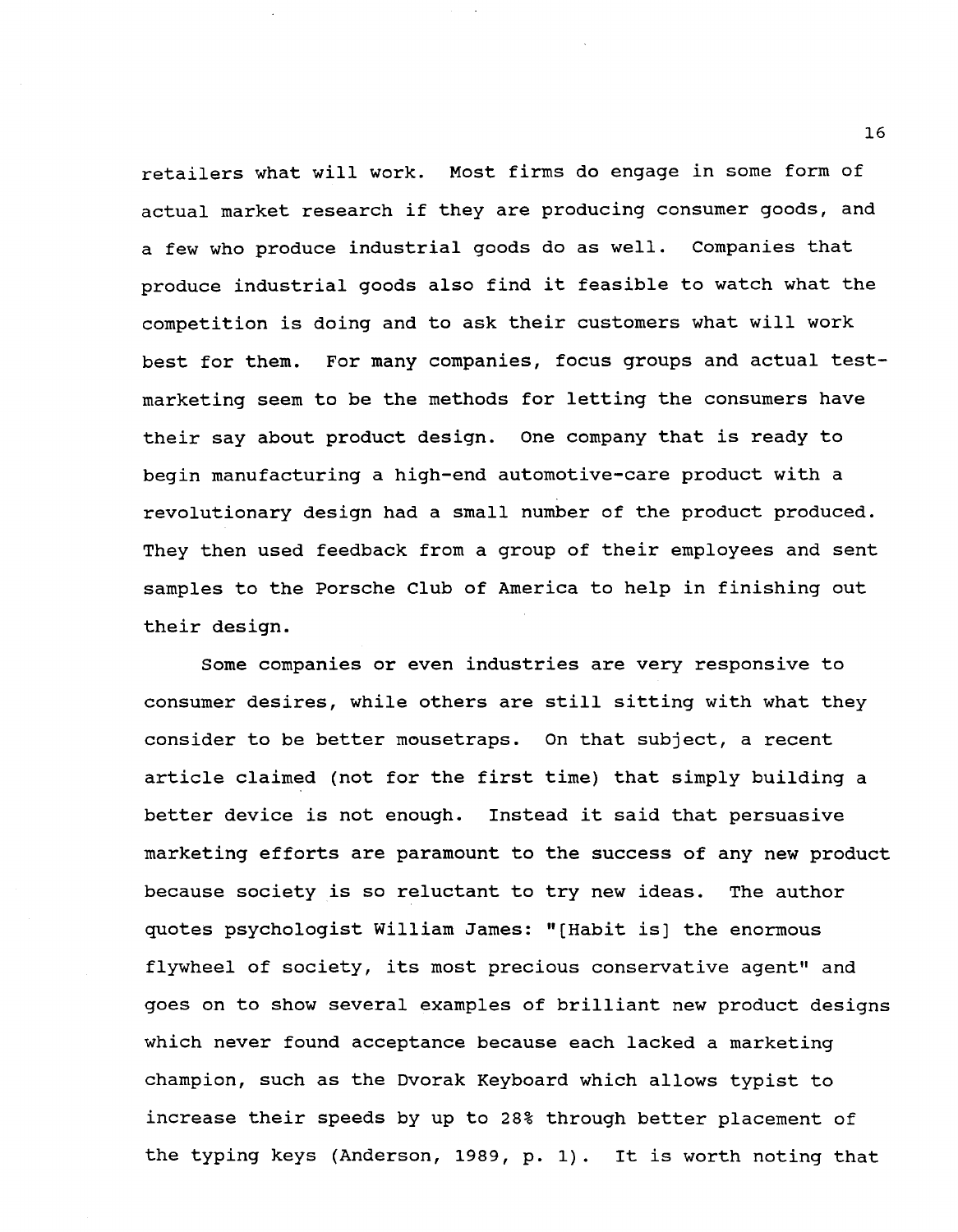companies which do a superior job of design will also be very likely to be very strong marketers of their products, both because they have the know-how to market well and because they realize they have filled a void in the market.

6) How often does your company make changes in the design process?

The specific question addressing the evaluation of their design process over time proved to be extremely difficult for most companies interviewed. It is much easier for the employees to talk about what leads to changes in the design of an established product. This should demonstrate that there is little consistent clarity within companies about the design process; most handle it on a case-to-case basis and the process does, in fact, change with each new design decision.

## 7) Where do initiatives for new product design in your company come from?

Nearly 80% of the products and services available today were not around 15 years ago (source, survey data 3). Most of those consulted agreed that many (one quoted 70%) of the changes for a product's design were technology-oriented, i.e. an increase in the technology available had forced the upgrading or redesign of the product. sometimes the new technology created the availability and demand for an entirely new product such as the laser printer (source, survey data 3). Of course, for many products such as a computer-processor all that usually has to be done is to make use of a different processing chip and advertise the "new" product. For most other industries, the procedural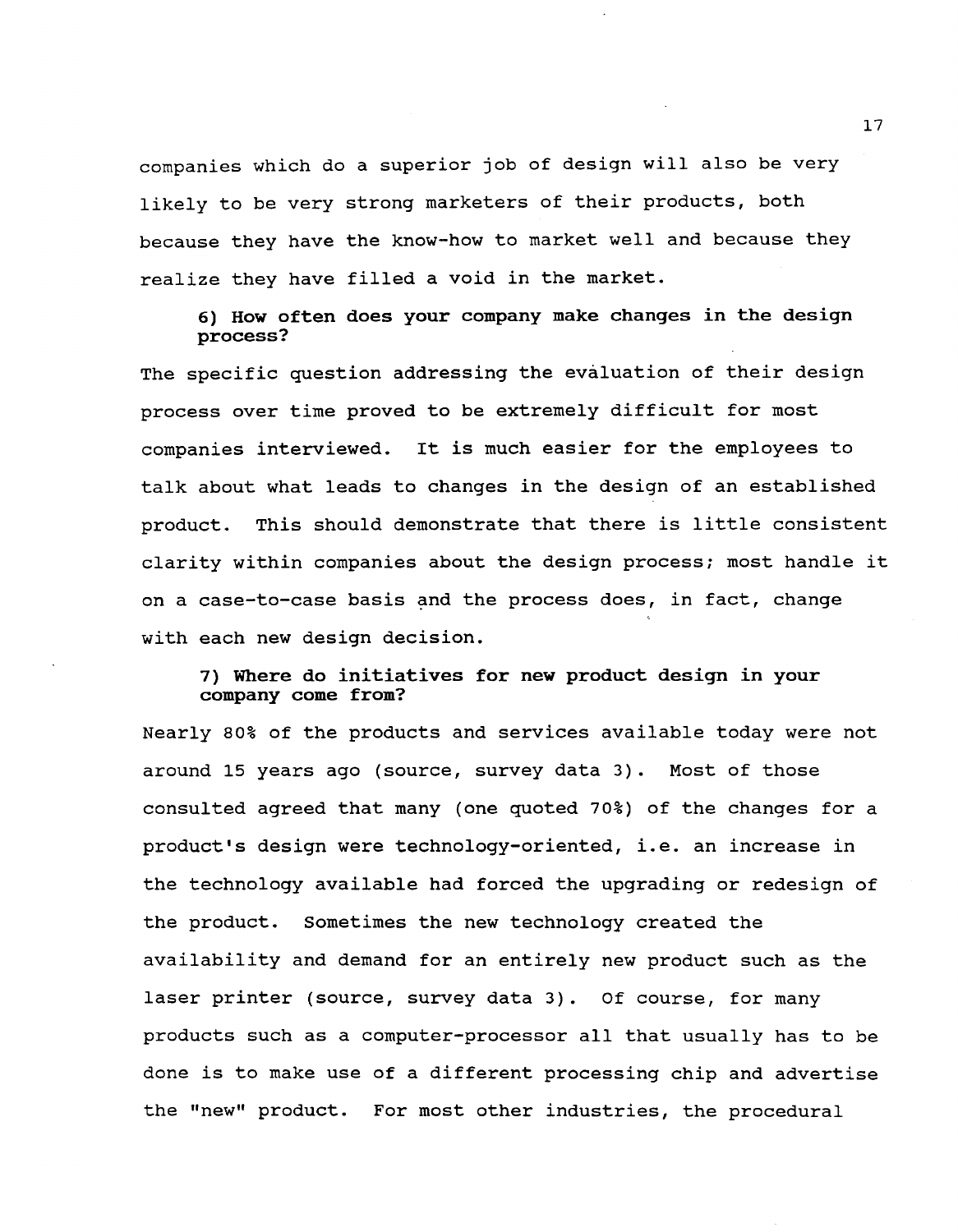lines to follow for design are less clear, more difficult and more risky.

Initiatives for new product development and design can come from countless places, and much depends on the formal structure and informal communication channels of the organization. One company said they regularly were able to produce new designs from ideas given from people on the assembly-line floor, while another company could not conceive that a workable idea could come from that level of the company's hierarchy. Sometimes the suggestions come from customer feedback, or from any of the myriad of other imaginable sources. The company which manufactured a vinegarbased cleaner had problems with their customers perceiving that it streaked windows, even though it cleaned other items very well. Thus, they utilized that feedback from their customers and developed an ammonia-based window cleaner which has since proven to be successful.

## INITIATING FACTORS FOR REDESIGN

Product design changes are looked at when sales go down or don't meet initial expectations. Changes are also considered when companies wish to maintain a reputation as "progressive", i.e., design changes are made for cosmetic reasons in the truest sense of the word. Products which are still functional can become aesthetically obsolete due to the arrival of modern looking products. This happened in the television industry: many of the televisions produced in the early 1980's still work just fine, but the designs for television appearances have changed so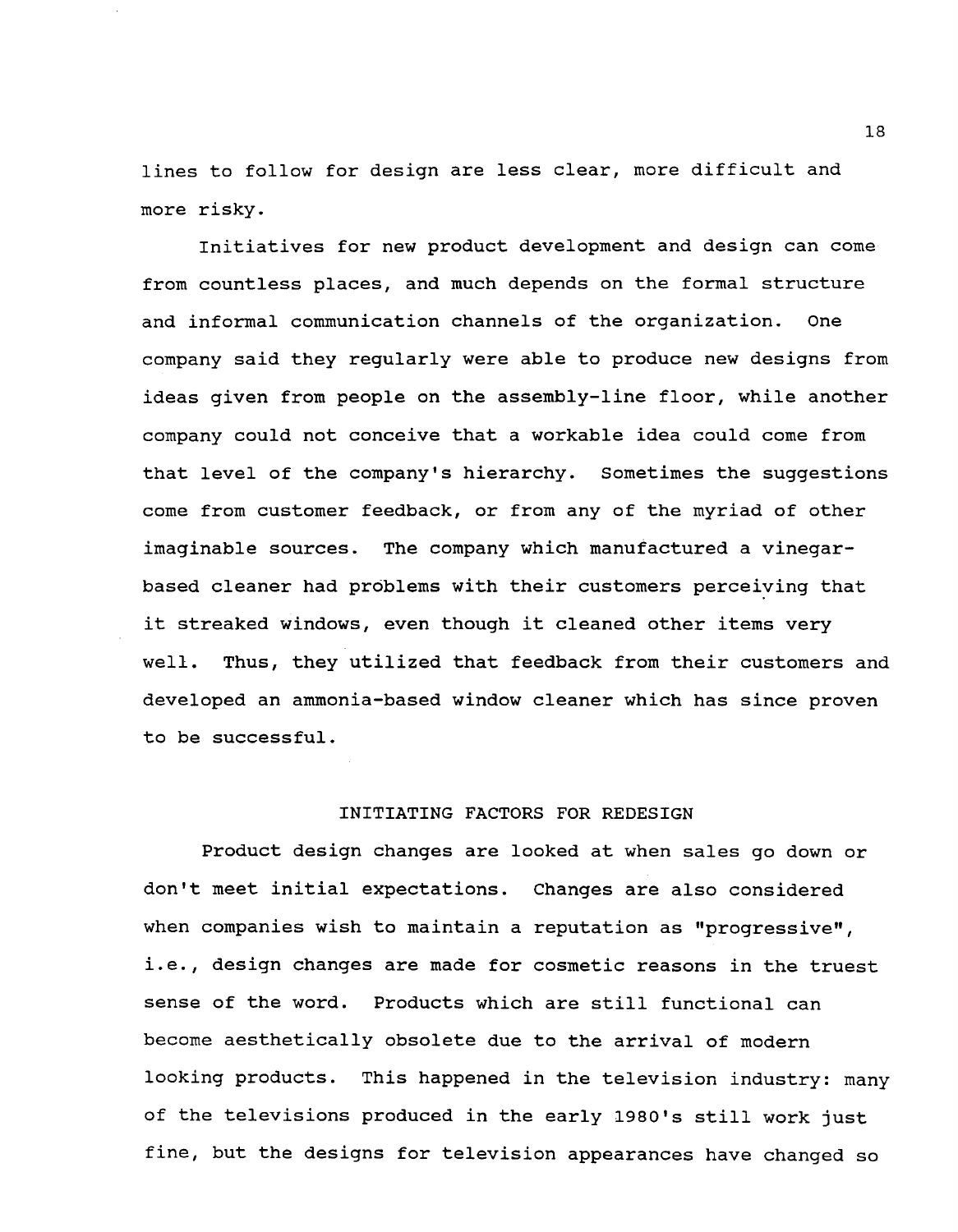drastically that the earlier televisions now look old even if they were designed only a few years ago because the new designs have sleeker lines and less cabinetry. Another point to consider is that sometimes product designs are changed to stimulate action in the distribution channels (source, survey data 6).

8) Is the design of new products mentioned in your company's mission statement?

Some firms do mention design in their mission while others do not. One company even points out that the question assumes they have a mission statement. No correlation was discovered between the complexity or success of the firms design efforts and whether or not design was part of its stated mission.

9) How many different departments overall are involved in planning product designs? How many people?

According to the respondents, the design process will usually involve between two and twenty individuals, and around four departments. "The fewer the better," according to one respondent. If there is a design department, then their involvement is obvious. Beyond that, research and development team members are present, if the company is large enough to have a separate R&D department. The marketing departments are always involved, and so is production management. Engineers, the financial department, and purchasing are all involved at some point in larger firms. Not all of the departments are always involved, though. The size of the firm is the key, because if the total size of the firm is at 100 employees or less, then the "president" is likely to be the one making all of the key decisions, even if the design work is contracted out.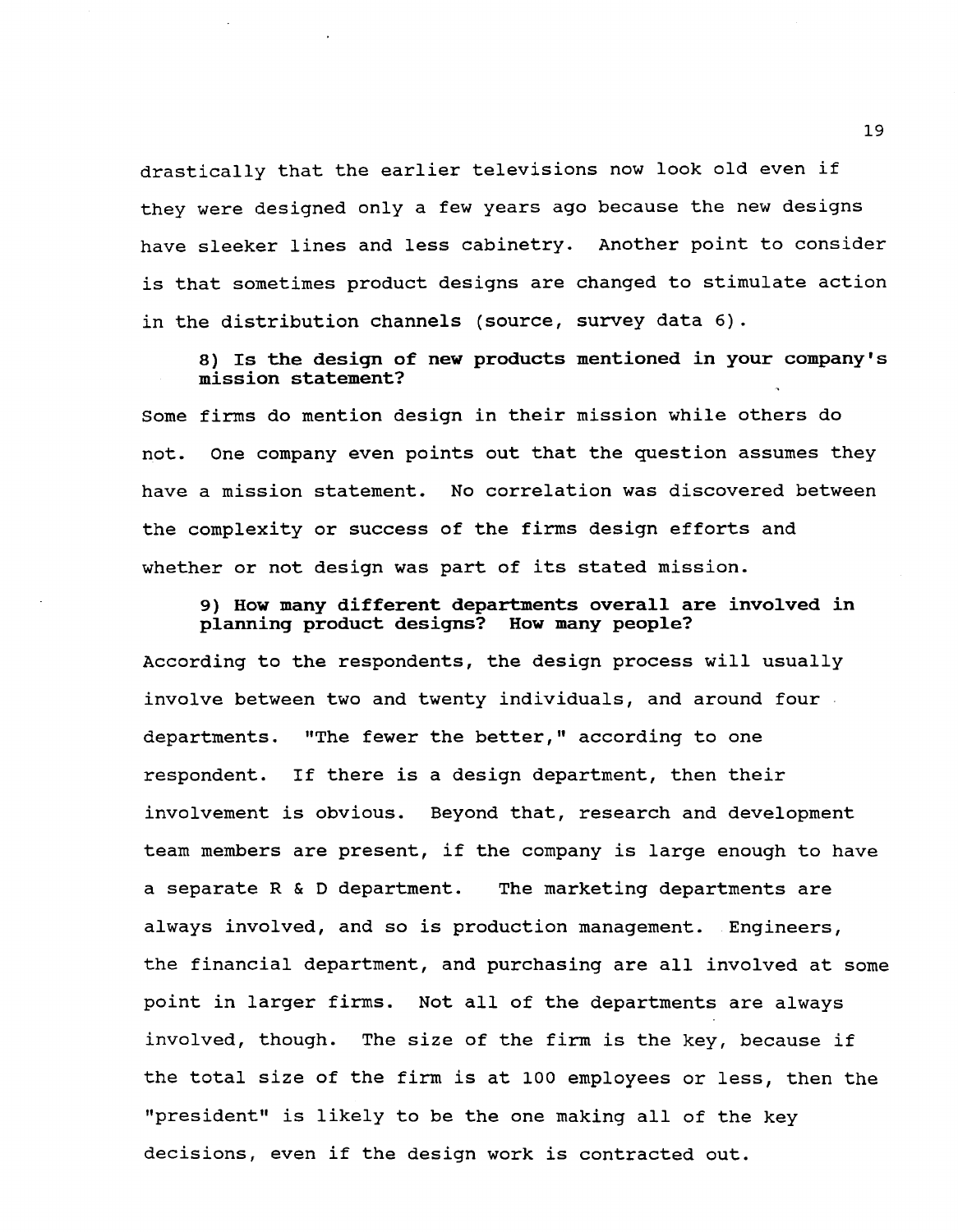Working with small product development teams seems to be the most popular and successful way to go about designing new products. Small groups are able to communicate effectively, and by drawing on the resources of people from different departments and fields of expertise the teams are able to make the best decisions for the company at minimum expense. This is in contrast to ideas expressed by Dean and Susman, who say: "Often engineers in the two corporate functions ... share neither a common language nor compatible goals" and go on to talk about product design being handled in such a way that product designers throw their work over a metaphoric wall for the manufacturing engineers to figure out how to produce the product (1989, p. 28). Perhaps the view from this research angle is different because many of the firms were smaller, or maybe it was by chance· that the few large firms interviewed in this survey were especially conscientious about product design. This survey found far less separation between the various functions within companies concerning product design.

# 10) How much time is typically spent in planning a new product design?

As was noted earlier, one firm rolled off a new design in 72 hours. That, however, is not the norm for new product design in any industry. The time-frame typically encountered for a design concept to reach production stages is between 12 and 16 months. Some key variables are the technology involved, whether distribution channels are already in place and how familiar the firm is with the proposed target market. The longest time span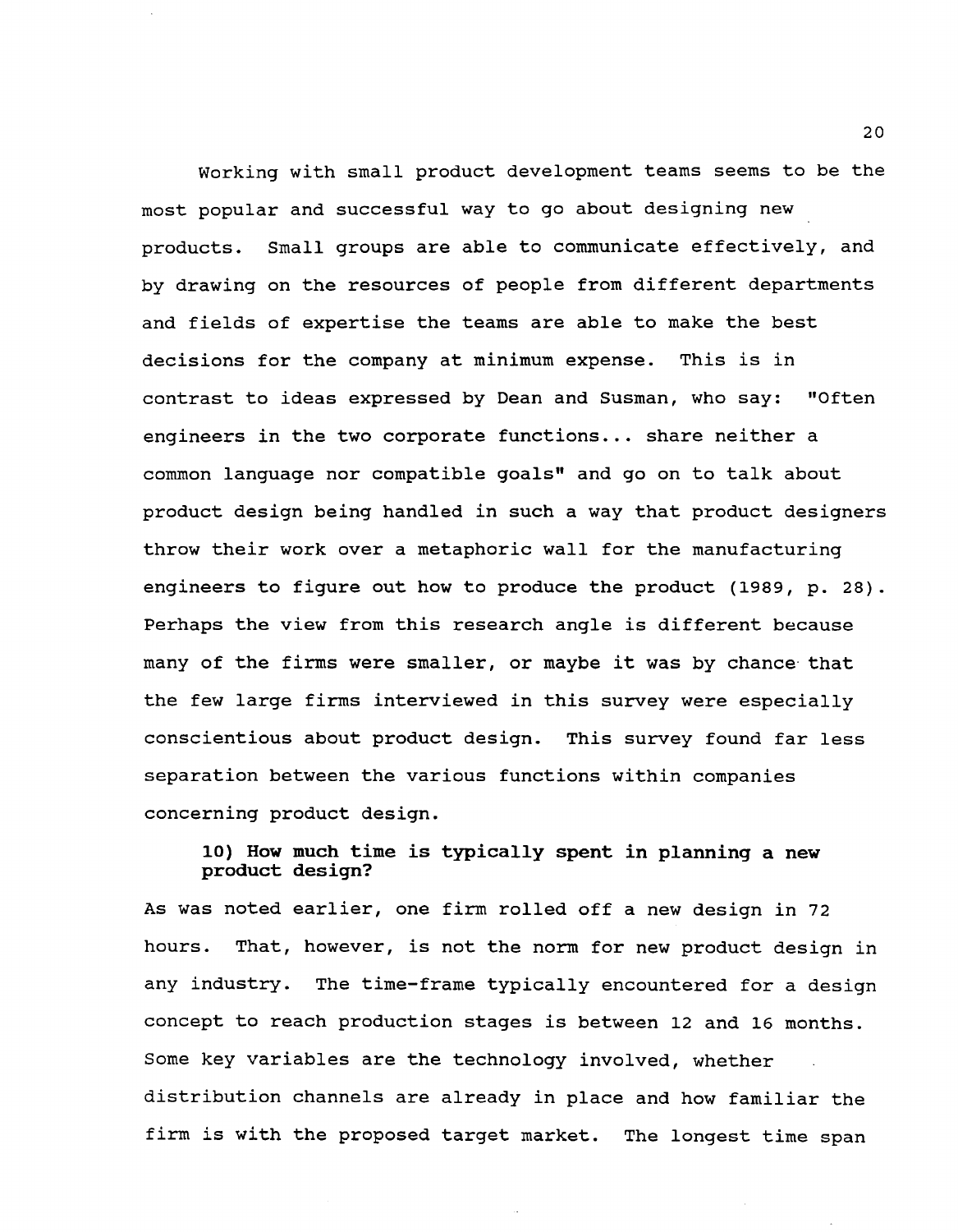for a consumer good encountered ranges around 5 years before production.

## 11) How does your organization decide between the costs of product aesthetics or beauty versus the absolute utility and value analysis of the product?

This question intended to find out the differences between product function and its aesthetic value in making design decisions. Can aesthetic value be measured? According to midwestern industry today it can. The issue revolves around whether or not the consumer is going to pay extra money for highly aesthetic design. The objective of design is to create more appealing products which are less expensive to produce, but when the added expense of producing a highly aesthetic design occurs, a firm must choose between function and beauty. Clues to successful decisions in this area are often given by what competitors put out, as well as by good market research.

This concludes what may be considered the heart of the research conducted on how product design is accomplished in midwestern companies. Noted one survey respondent: "The process itself does not seem to, and cannot, change a whole lot. Any four texts will outline basically the same procedure, some with four steps, some with eight" (source, survey data 19). On the other hand, the design process does appear to be moving towards a more integrated approach, such as a specifically manufacturable design.

#### AMERICAN VERSUS EUROPEAN DESIGN

One of the more interesting areas concerning product design research relates to the differences between designs in the U.S.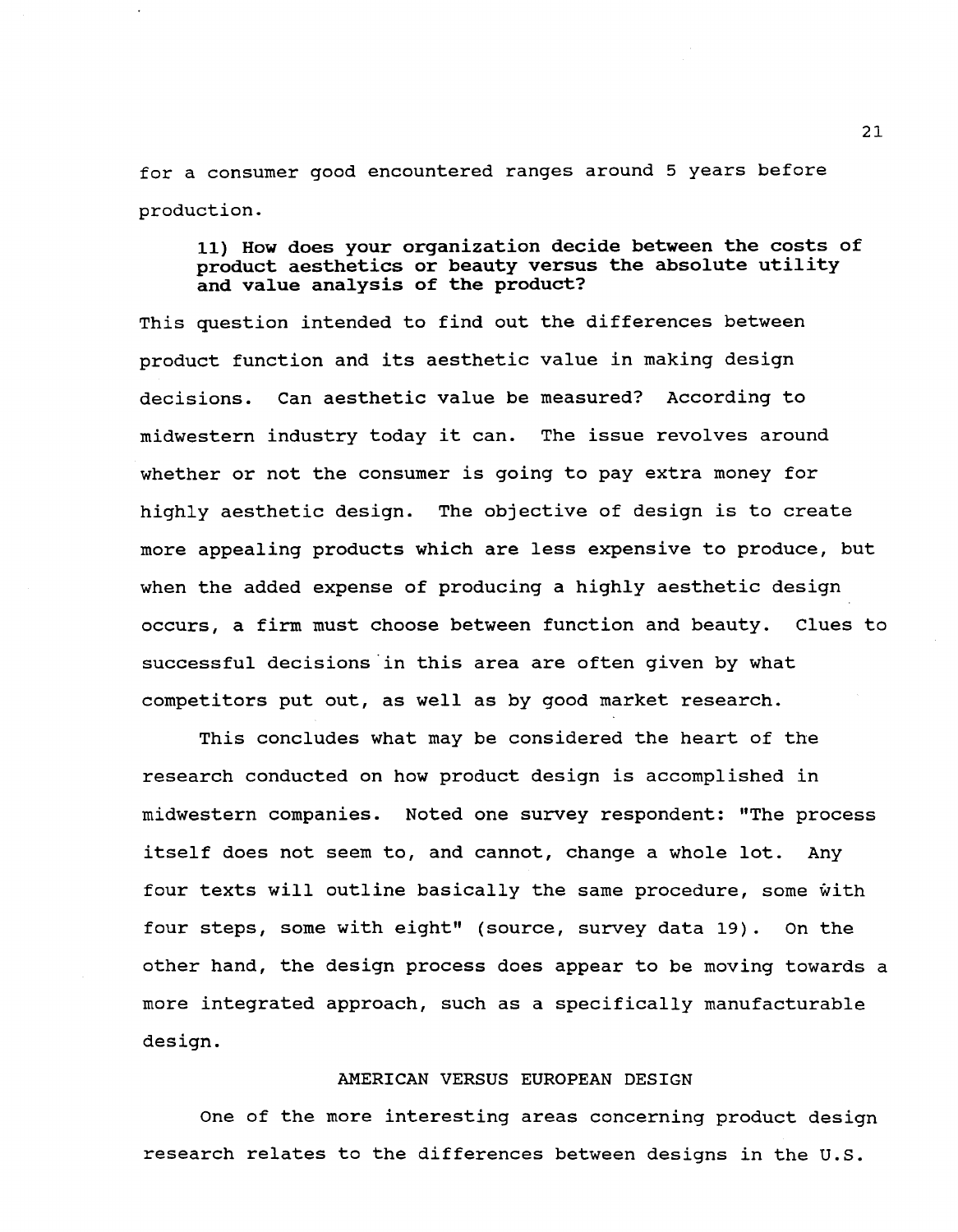and in Europe. Unfortunately, not enough data has been collected to be able to make definitive statements about why European products are in such high demand in the United states. According to the data collected, the average consumer won't pay for the frills on the shampoo bottle in this country which are standard in Europe. One designer said that some of the reasons for these differences are that in Europe the markets are much smaller than the mass markets in the U.S., and that manufacturers often produce only for a local geographic region. He went on to say that the products in Europe tend to be niche oriented in terms of the firms' marketing strategies (source, survey data 1).

#### **CONCLUSION**

Design in our society is not ruled by value-analysis rather than aesthetics, and the perceptions and desires of the average consumer are held in high esteem by most product designers, albeit to varying levels of involvement and complexity. The expense of statistically significant market research data on the preferences and desires of consumers for one design over another are often overwhelming. Instead, companies use methods which are less statistically valid but have proven to work for them, such as measuring the sales response to a new product design. Basing future decisions on current and past experiences is another method that works for many companies.

Design statements are indeed often statements of corporate strategy, and an example of this is paying to have a bottle designed for a product not because consumers have shown that they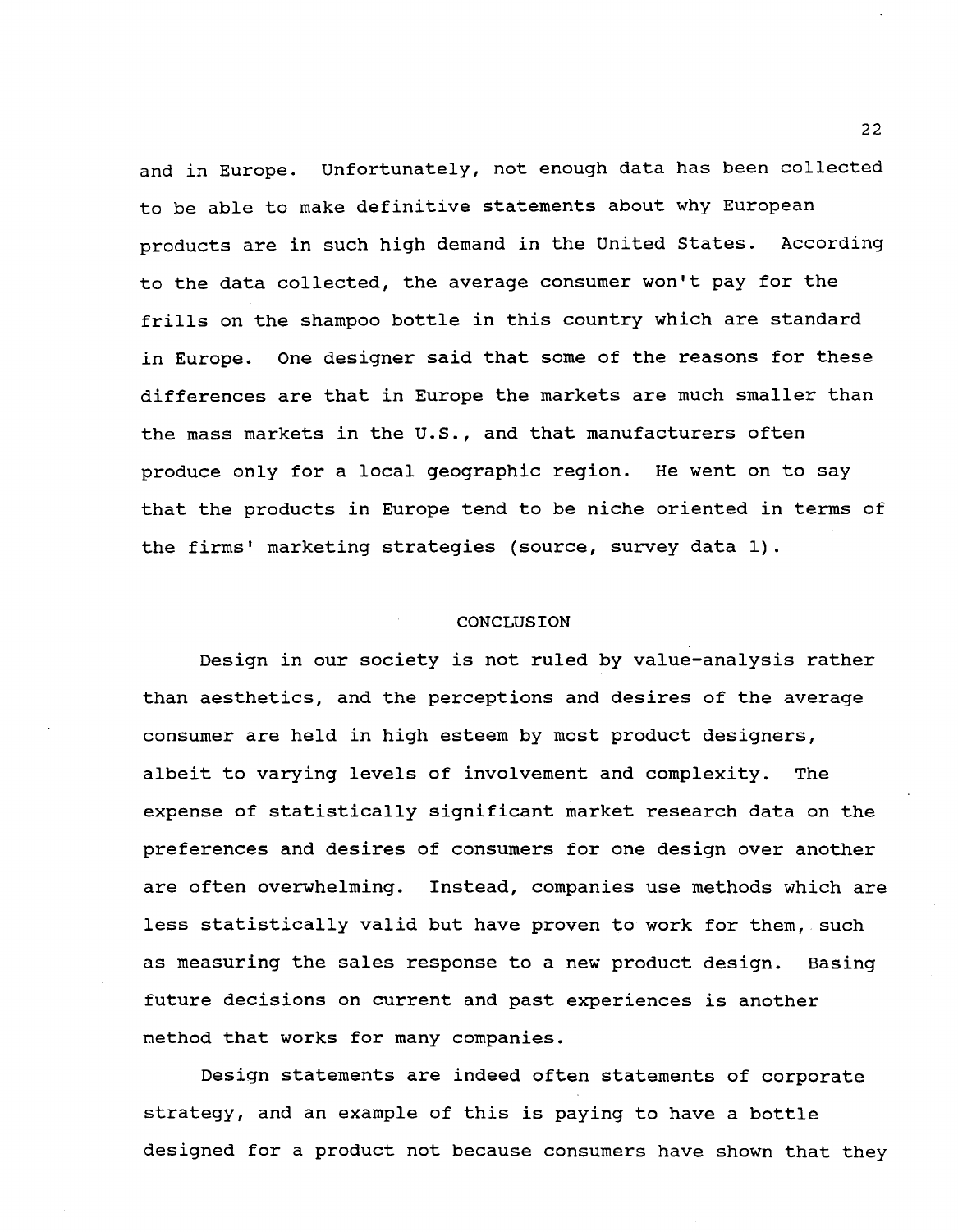think highly of the bottle shape or function, but because the company wishes to make a statement about its product's differentiation from those of competitors.

This study has shown that there are fairly predictable stages for the product design process that most firms use. starting with a highly creative idea flow and ending in a more restrained and mathematical push, the process tries to ensure that the design is manufacturable. Two key variables have proven to be the size of the company, and whether not the new design is going into a market familiar to the company.

Many managers are still highly concerned with valueanalysis relative to product function, and thus do not see investing in a high-quality design as a sound decision. The design industry recognizes that design pays for itself and often contributes much to profit, or subtracts from profit in the case of poor design. However, it is harder to convince a manager worried only about the bottom line to take on the additional design work. This probably signifies much of the difference between products designed in the united states versus design in Europe. Managers in the different cultures have been trained in different schools of thought: Europeans have come to the realization that they can earn more money from a product most consumers really like, as opposed to the American designers' function oriented ideas which guide their design processes.